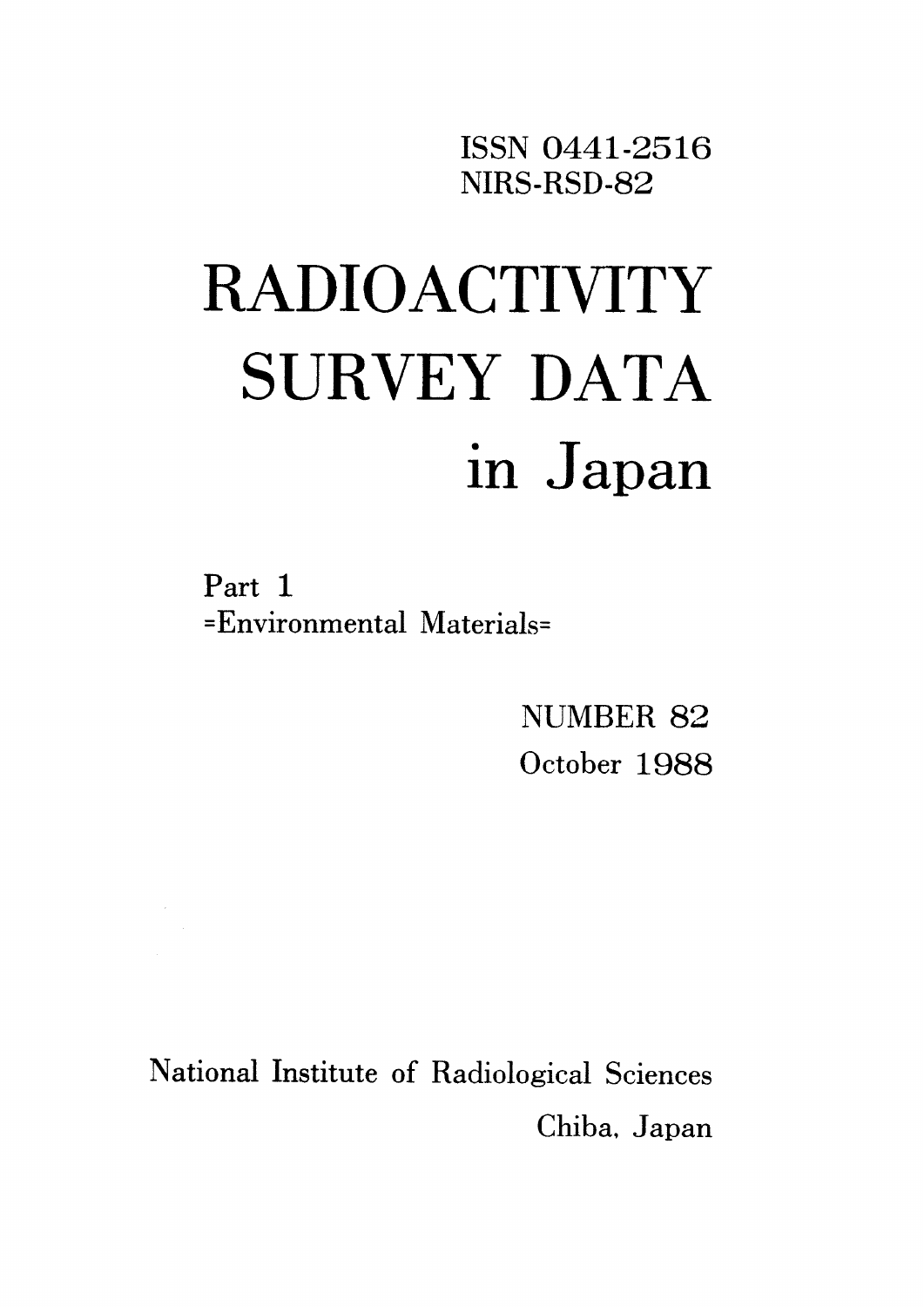# Radioactivity Survey Data in Japan

# Number 82

# October 1988 part 1

#### Contents

|    | rage<br>Environmental and Dietary Materials |  |
|----|---------------------------------------------|--|
|    | (Japan Chemical Analysis Center)            |  |
|    |                                             |  |
| 2. |                                             |  |
| 3. |                                             |  |
|    |                                             |  |
| 5. |                                             |  |
| 6. |                                             |  |
|    |                                             |  |
|    | (for domestic program)                      |  |
|    |                                             |  |
|    | (for WHO program)                           |  |
|    | (2)                                         |  |
|    | (3)                                         |  |
|    | (4)                                         |  |
|    | (5)                                         |  |
|    | (6)                                         |  |
|    | (7)                                         |  |
| 7. | Contents of Figure                          |  |

Editted by National Institute of Radiological Sciences, under the supervision of Science and Technology Agency of Japanese Government.

Page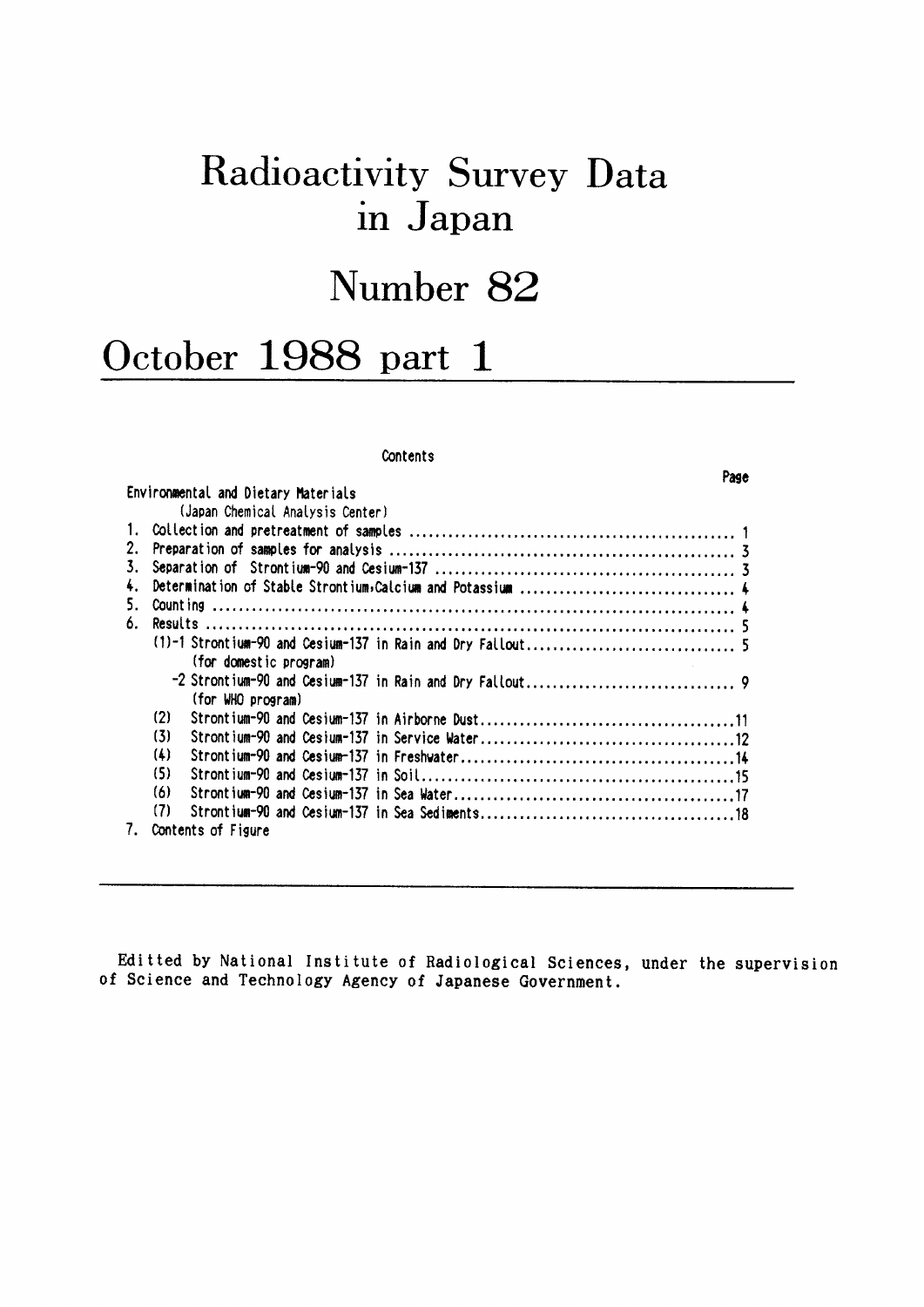Environmental and Dietary Materials\*

(Japan Chemical Analysis Center)

Collection and pretreatment of samples

(1) Rain and dry fallout

Rain and dry fallout was collected monthly on a sampling tray, approximately 5000 cm<sup>2</sup> in area, which was filled with water to a depth of 1 cm at the beginning of every month

Strontium and cesium carrier solutions were added after the sample was filtered. The tray was washed with 5 *Q* of distilled water and the washing was combined to the filtrate.

The sample was passed through a cation exchange column (500 ml of Dowex 50W X8, 50  $\sim$  100 mesh, Na form) at a rate flow of 80 ml/min.

#### (2) Airborne dust

Airborne dust was collected by an electrostatic precipitator or a filter air sampler for every three months at a rate of more than  $3000 \text{ m}^3$  per month. The sampling was done 1 to 1.5 meters above the ground.

#### (3) Service vater and freshwater

Service water,  $100 \, \ell$  each, was collected at the intake of the water-treatment plant and at the tap after water was left running for five minutes. Strontium and cesium carriers were added to the filtered water sample. The subsequent process was the same as that described in the section (1). Freshwater was treated in the same way as the service vater.

#### $(4)$  Soil

Soil was collected from the location in the spacious and flat area without past surface disturbance caused by duststorms, inflow and outflow due to precipitation, etc.. Any places located under trees in a forest, in a stony area or inside of river banks were avoided. Soil was taken from two layers of different depths, 0-5cm and 5-20cm. The soil lumps were crushed by hands and dried in a drying oven regulated 105  $\mathbb{C}$ . The soil was then passed through a 2 mm sieve to remove plant roots and pebbles.

(5) Sea vater Sea water was collected at the fixed stations where

the effect of terrestrial fresh water from rivers was expected to be negligibly small. A special consideration was also given to weather conditions. The samp-Ling was carried out when there was no rainfall for the last few days. To prevent contamination, water samples were collected at the bow of a sampling boat just before she stood still by scooping surface water using a polyethylene bucket. Immediately after the collection, the samples were acidified to a pH lower than 3 by adding concentrated hydrochloric acid in a ratio of  $1 \text{ m2}$  to  $1 \text{ l2}$  of sea water, and then stored in 20 *l* polyethylene containers. The sampling equipments as well as containers were thoroughly rinsed with dilute hydrochloric acid and then with distilled vater hefore use. Two hundred milliliters of sea water was also collected at the same stations for the determination of chlorinity.

 $(6)$  Sea sediments

Sediment was collected in the same area as that for the sea water sample, taking the following criteria into account:

- a. The depth of water exceeds 1 m at low tide.
- b. No significant sedimental movement is observed in the vicinity of concern.
- c. Mud, silt and fine sand are preferable.

A conventional sediment sampling device was used for collecting the top few centimeters of surface sediment. Approximately 4kg of the sample in wet weight was spread on a stenless steel dish after removed of the pebbles, shells and other foreign materials, and dried in a drying oven regulated at  $105^\circ \text{C}$ .

#### (7) Total diet

A full one day ordinary diet including three meals, water, tea and other in-between snacks for five persons was collected as a sample of "total diet" The sample in a large stainless steel pan was carbonized carefully by direct application of gas flame, and was transfered to a porcelain dish and then ashed at  $450$  °C in an electric muffle furnace.

#### $(8)$  Rice

Polished rice was collected in producing districts at the harvest and in consuming areas when new crops were first put on sale. The sample was carbonized and ashed in a porcelain dish.

Samples were sent to the Center from 32 contracted prefectures.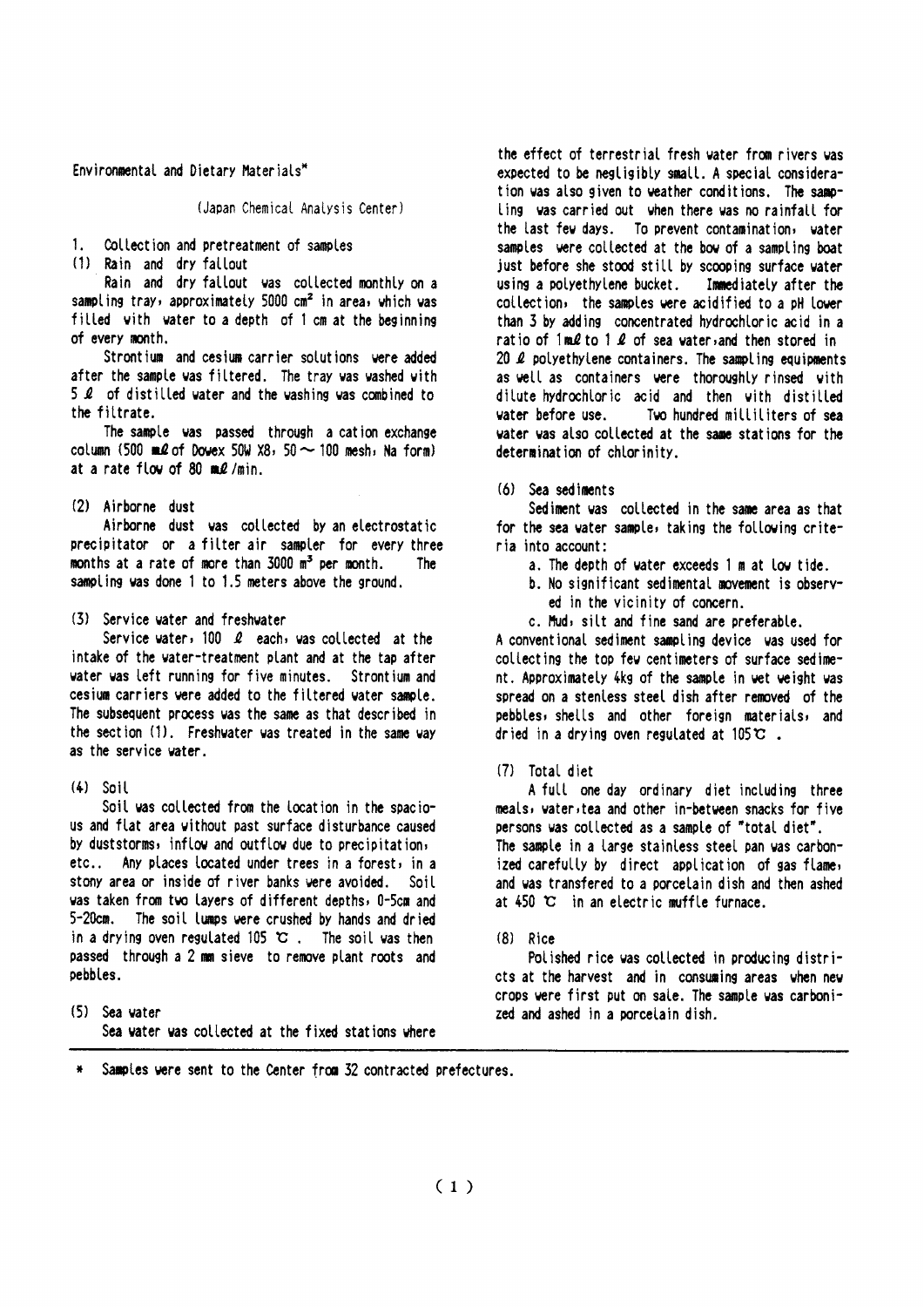#### $(9)$  Milk

Raw milk was collected in producing districts and commercial milk was purchased in consuming districts. Milk in a stainless steel pan or a porcelain dish was evaporated to dryness followed by carbonization and ashing.

#### (10) Vegetables

Spinach and Japanese radish were selected as the representatives for leaf vegetables and for non-starch roots, respectively. After removing soil, the edible part of vegetable sample was dried and carbonized in a stainless steel pan or a porcelain dish.

#### $(11)$  Tea

Five hundred grams of manufactured green tea was collected, carbonized and ashed in a stainless steel pan or a porcelain dish.

## (12) Fish, shellfish and seaweeds

a. Sea fish and freshwater fish

Fish was rinsed with water and blotted with a filter paper. Only the edible part was used in case of larger sized fish, and the whole part was used in case of smaller ones. Each sample was veighed and placed in a stainless steel pan or a porcelain dish. After carbonized, the sample was ashed in an electric muffle furnace.

## b. Shellfish

Approximately 4 kg of shellfish including the shells was collected or purchased. After removing the shells, it was treated in the same way as that for the sea fish.

#### c. Seaveeds

Edible seaveeds vere collected and rinsed with water to remove sand and other adhering matters on the surface. These were removed of excess water, weighed dried and ashed.

Table 1 shows detailes of sample collection.

| Sample                           | Frequency of sampling                | Quantity of sample              |
|----------------------------------|--------------------------------------|---------------------------------|
| =Environmental materials=        |                                      |                                 |
| (1) Rain and dry fallout         |                                      |                                 |
| 1. For domestic program          | monthly                              |                                 |
| 2. For WHO program               | monthly                              |                                 |
| (2) Airborne dust                | quarterly                            | $3000 \text{ m}^3/\text{month}$ |
| (3) Service vater and freshwater |                                      |                                 |
| 1. Service water (source water)  | semiyearly                           | 100 $\Omega$                    |
| 2. Service water (tap water)     | semiyearly                           | 100 $\ell$                      |
| 3. Freshvater                    | yearly (fishing season)              | 100 $\ell$                      |
| $(4)$ Soil                       |                                      |                                 |
| 1. $0 \sim 5$ cm                 | yearly                               | 4 kg                            |
| 2. $5 \sim 20$ cm                | yearly                               | 4 kg                            |
| (5) Sea water                    | yearly                               | 40Q                             |
| (6) Sea sediments                | yearly                               | 4 kg                            |
| =Dietary materials=              |                                      |                                 |
| (7) Total diet                   | semiyearly                           | daily amount for 5 persons      |
| $(8)$ Rice                       |                                      |                                 |
| 1. Producing districts           | yearly (harvesting season)           | 5 kg (polished rice)            |
| 2. Consuming districts           | yearly (harvesting season)           | 5 kg (polished rice)            |
| $(9)$ Milk                       |                                      |                                 |
| 1. Producing districts for       | quarterly (February, May, August and | 3 Q                             |
| WHO program                      | November)                            |                                 |
| 2. Producing districts for       | semiyearly (February and August)     | 3Q                              |
| domestic program                 |                                      |                                 |

Table 1 Details of sample collection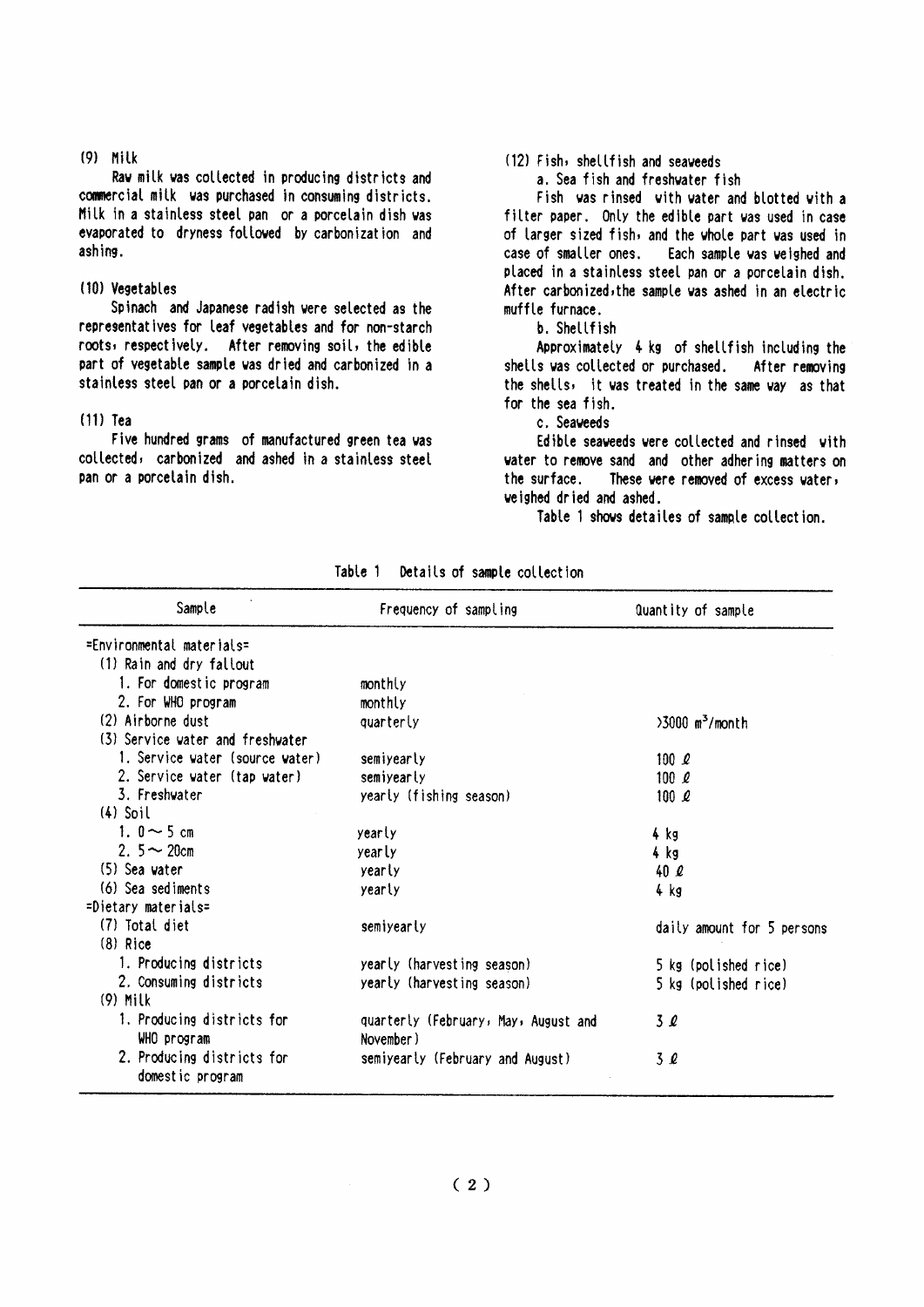| Sample                            | Frequency of sampling                | Quantity of sample      |  |
|-----------------------------------|--------------------------------------|-------------------------|--|
| 3. Consuming districts            | semiyearly (February and August)     | 3 Q                     |  |
| 4. Powdered milk                  | semiyearly (April and October)       | $2 \sim 3$ kg           |  |
| (10) Vegetables                   |                                      |                         |  |
| 1. Producing districts            | yearly (harvesting season)           | $4$ kg                  |  |
| 2. Consuming districts            | yearly (harvesting season)           | $4$ kg                  |  |
| $(11)$ Tea                        | yearly (the first harvesting season) | 500g (manufactured tea) |  |
| (12) Fish, shellfish and seaveeds |                                      |                         |  |
| 1. Sea fish                       | yearly (fishing season)              | 4 kg                    |  |
| 2. Freshwater fish                | yearly (fishing season)              | 4 kg                    |  |
| 3. Shellfish                      | yearly (fishing season)              | 4 kg                    |  |
| 4. Seaveeds                       | yearly (fishing season)              | $2 \sim 3$ kg           |  |

- $\overline{2}$ . Preparation of samples for analysis
- (1) Rain, service water and freshwater

Strontium and cesium were eluted with hydrochloric acid from the cation exchange column. The residue of rain sample on the filter paper was ashed in an electric muffle furnace and the ash was dissolved in hydrochloric acid. The insoluble part was filtered and vashed. The filtrate and the vashings vere combined to the previous eluate and used for radiochemical ana-Lysis.

## (2) Soil and Sea sediment

Dried soil was crushed to smaller ones than 0.25 mm in size by a crusher. The sieved sample was ashed in an electric muffle furnace regulated at  $450^\circ \text{C}$ . The sample was then heated with hydrochloric acid, strontjum and cesium carrier solutions and the mixture was heated. The insoluble constituent was filtered off and vashed with vater.

The dried sample was crushed to smaller ones than 0.25 mm by a crushing machine. The further preparation of the sample was the same as that described in the section  $2-(2)$ .

## $(3)$  Rice

The ashed sample was pulverized with a porcelain mortar and passed through a 0.35 mm sieve. The sieved sample to which both strontium and cesium carriers were added, was digested with nitric acid by heating.

After the sample was heated again with nitric acid to dryness, strontium and cesium were extracted with hydrochloric acid and vater. The insoluble constituent was filtered and vashed. The filtrate and vashings vere combined for subsequent radiochemical analysis.

(4) Airborne dust, diet, milk, vegetables, fish and shellfish, seaveeds, tea and others

These ashed samples were treated with the same procedure as that described in the section 2-(4).

Separation of strontium-90 and cesium-137  $\overline{\mathbf{3}}$ .

#### $(1)$  Strontium-90

Sample solutions, prepared as in the foregoing sections  $2-(1)$  through  $2-(4)$ , were neutralized with sodium hydroxide. After sodium carbonate was added, the precipitate of strontium and calcium carbonates was separated. The supernatant solution was retained for cesium-137 determination. The carbonates vere dissolved in hydrochloric acid and strontium and ca-Icium were precipitated as oxalates. The precipitate was dissolved in nitric acid and strontium was separated from calcium by successive fuming nitric acid separation. Iron scavenge was made after addition of ferric iron carrier followed by barium chromate separation after addition of barium carrier to remove radium, its daughters and lead. Strontium was recovered as carbonate, and the precipitate was dried and veighed to determine strontium recovery. The strontium carbonate was dissolved in hydrochloric acid and iron carrier was added. The solution was allowed to stand for two weeks for strontium-90 and yttrium-90 to attain equilibrium. Yttrium-90 was coprecipitated with ferric hydroxide and the precipitate was filtered off, vashed and counted.

 $(2)$  Cesium-137

The supernatant separated from the strontium fraction was acidified with hydrochloric acid. While stirring, cesium was adsorbed on the ammonium molyb-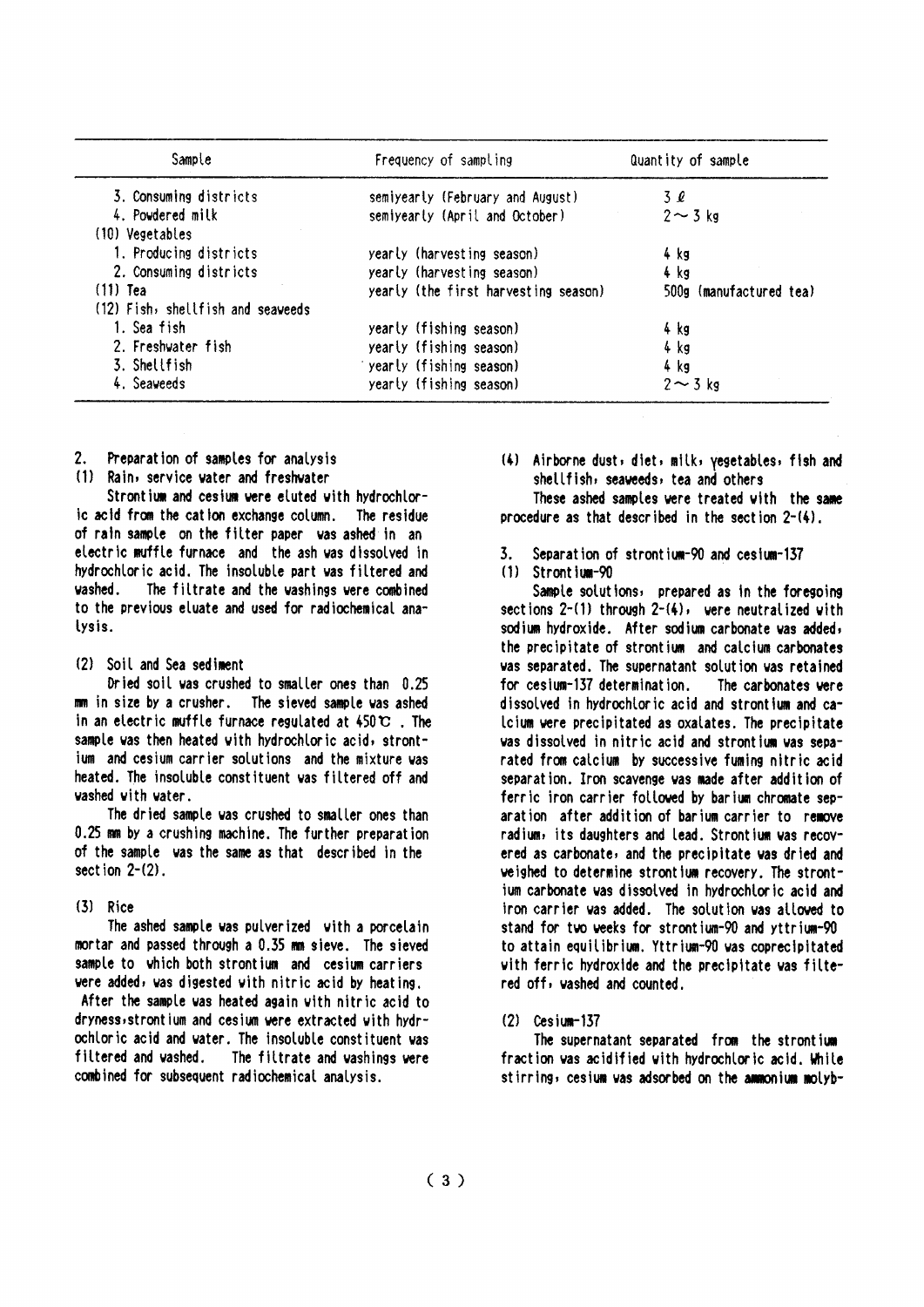#### dophosphate added.

After filtered off and washed with hydrochlotric acid the precipitate was dissolved in 2.5N sodium hydroxide solution. The solution was adjusted to pH 8.2 with hydrochloric acid and allowed to cool. Resultant molybdenum hydroxide which separated out in the solution, was filtered off and washed with water. **FDTA VAS** added to the filtrate and washings. Cesium and rubidium were adsorbed on a cation exchange column and cesium was separated from rubidium by eluting with hydrochloric acid.

The eluate was evaporated to dryness and was dissolved. The solution was filtered. Chloroplatinic acid was added to precipitate cesium. The precipitate was filtered onto a tared paper using a demountable filter and washed with water and then ethanol. After drying, the chemical yield of cesium was determined by weighing the precipitate. Cesium-137 radioactivity was measured for this precipitate.

 $\mathbf{L}$ Determination of stable strontium, calcium and potassium

A weighed amount of soil or sea sediment was heated in a electric muffle furnace at  $450 \text{ C}$  and then

treated with hydrochloric acid for extraction. A weighed aliquot of ashed samples of total diet, vegetables, milk, fish, shellfish or seaveeds was digested with hydrofluoric acid and nitric acid. The extract was made up to an appropriate volume with dilute hydrochloric acid. The sample solution was analyzed for calcium by titration with standard potassium permanganate solution after separating calcium as oxalate. Atomic absorption spectroscopy was applied when appropriate. Stable strontium and potassium were determined by atomic absorption and flame emission spectrometry, respectively.

 $5<sub>1</sub>$ Count ing

After the radiochemical separation the mounted precipitates were counted for activity using low background beta counters normally for 60 to 90 min. Net sample counting rates vere corrected for counter efficiency, recovery, self-absorption and decay to obtain the content of strontium-90 and cesium-137 per sample aliquot. From the results, concentrations of these nuclides in the original samples were calculated.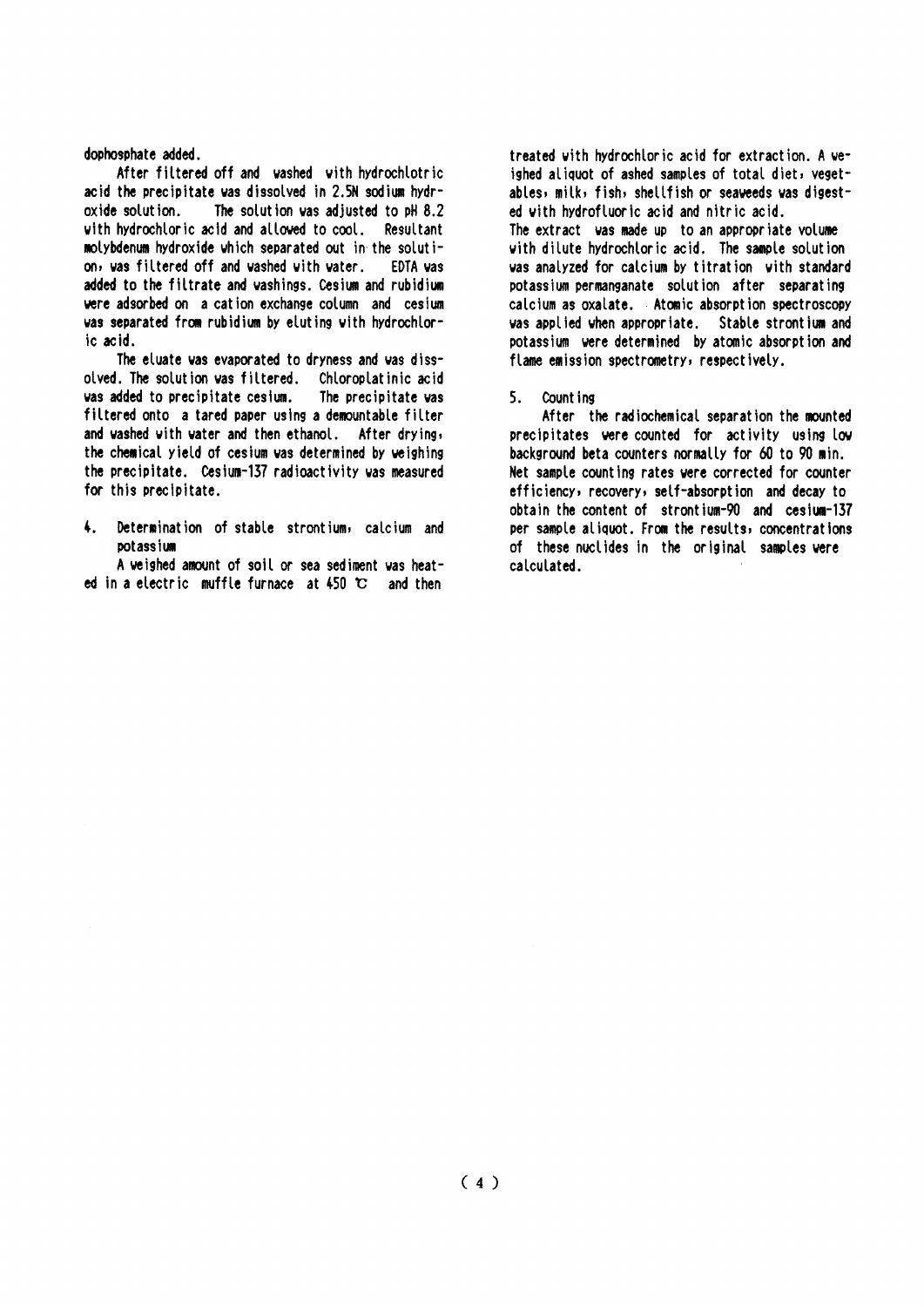#### 6. Results

#### (1)-1 Strontium-90 and Cesium-137 in Rain and Dry Fallout (for domestic program) (from May 1987 to Jan. 1988)

-continued from NO. 80 of this publication-

#### Table (1)-1: Strontium-90 and Cesium-137 in Rain and Dry Fallout

|                          | Duration        | Precipitation | $\frac{80}{5}$ r       | 137C <sub>S</sub>      |
|--------------------------|-----------------|---------------|------------------------|------------------------|
| Location                 | (days)          | (mm)          | (mCi/Km <sup>2</sup> ) | (mCi/Km <sup>2</sup> ) |
| May, 1987                |                 |               |                        |                        |
| Matsue, SHIMANE          | 31              | 87.1          | $0.002 \pm 0.0006$     | $0.004 \pm 0.0006$     |
| June, 1987               |                 |               |                        |                        |
| Aomori, AOMORI           | 30              | 61.0          | $0.005 \pm 0.0007$     | $0.007 \pm 0.0007$     |
| Mito. IBARAGI            | 31              | 59.0          | $0.001 \pm 0.0006$     | $0.006 \pm 0.0006$     |
| Matsue, SHIMANE          | 32 <sub>2</sub> | 115.8         | $0.002 \pm 0.0007$     | $0.004 \pm 0.0006$     |
| July, 1987               |                 |               |                        |                        |
| Sapporo, HOKKAIDO        | 31              | 100.0         | $0.002 \pm 0.0007$     | $0.005 \pm 0.0007$     |
| Aomori, AOMORI           | 34              | 200.5         | $0.005 \pm 0.0007$     | $0.002 \pm 0.0005$     |
| Onagawa-machi, MIYAGI    | 31              | 128.0         | $0.002 \pm 0.0006$     | $0.002 \pm 0.0005$     |
| Yamagata, YAMAGATA       | 32 <sub>2</sub> | 141.9         | $0.002 \pm 0.0006$     | $0.004 \pm 0.0006$     |
| Ookuma-machi, FUKUSHIMA  | 32 <sub>2</sub> | 35.0          | $0.002 \pm 0.0005$     | $0.003 \pm 0.0006$     |
| Mito, IBARAGI            | 32              | 147.5         | $0.000 \pm 0.0005$     | $0.005 \pm 0.0007$     |
| Shinjuku, TOKYO          | 32 <sub>2</sub> | 220.5         | $0.001 \pm 0.0005$     | $0.005 \pm 0.0007$     |
| Yokohama, KANAGAWA       | 32              | 132.7         | $0.002 \pm 0.0007$     | $0.013 \pm 0.0010$     |
| Fukui, FUKUI             | 31              | 139.1         | $0.002 \pm 0.0007$     | $0.004 \pm 0.0007$     |
| Shizuoka, SHIZUOKA       | 34              | 256.0         | $0.001 \pm 0.0006$     | $0.008 \pm 0.0009$     |
| Nagoya, AICHI            | 32              | 177.0         | $0.002 \pm 0.0007$     | $0.005 \pm 0.0006$     |
| Kyoto, KYOTO             | 34              | 265.0         | $0.002 \pm 0.0006$     | $0.004 \pm 0.0007$     |
| Kobe, HYOGO              | 32              | 188.8         | $0.002 \pm 0.0006$     | $0.001 \pm 0.0005$     |
| Wakayama, WAKAYAMA       | 32              | 150.5         | $0.001 \pm 0.0005$     | $0.003 \pm 0.0006$     |
| Tottori, TOTTORI         | 34              | 160.6         | $0.003 \pm 0.0006$     | $0.004 \pm 0.0006$     |
| Matsue, SHIMANE          | 32 <sub>2</sub> | 167.6         | $0.002 \pm 0.0006$     | $0.003 \pm 0.0006$     |
| Hiroshima, HIROSHIMA     | 34              | 327.0         | $0.002 \pm 0.0006$     | $0.002 \pm 0.0005$     |
| Matsuyama, EHIME         | 32 <sub>2</sub> | 293.5         | $0.002 \pm 0.0007$     | $0.002 \pm 0.0005$     |
| Dazaifu, FUKUOKA         | 31              | 439.3         | $0.002 \pm 0.0006$     | $0.001 \pm 0.0004$     |
| Saga, SAGA               | 34              | 375.0         | $0.002 \pm 0.0007$     | $0.002 \pm 0.0005$     |
| Nagasaki, NAGASAKI       | 32              | 770.0         | $0.000 \pm 0.0005$     | $0.003 \pm 0.0005$     |
| Yonagusuku-mura, OKINAWA | 32 <sub>2</sub> | 38.5          | $0.000 \pm 0.0006$     | $0.001 \pm 0.0005$     |
| August, 1987             |                 |               |                        |                        |
| Sapporo, HOKKAIDO        | 33              | 137.5         | $0.001 \pm 0.0006$     | $0.007 \pm 0.0008$     |

 $(5)$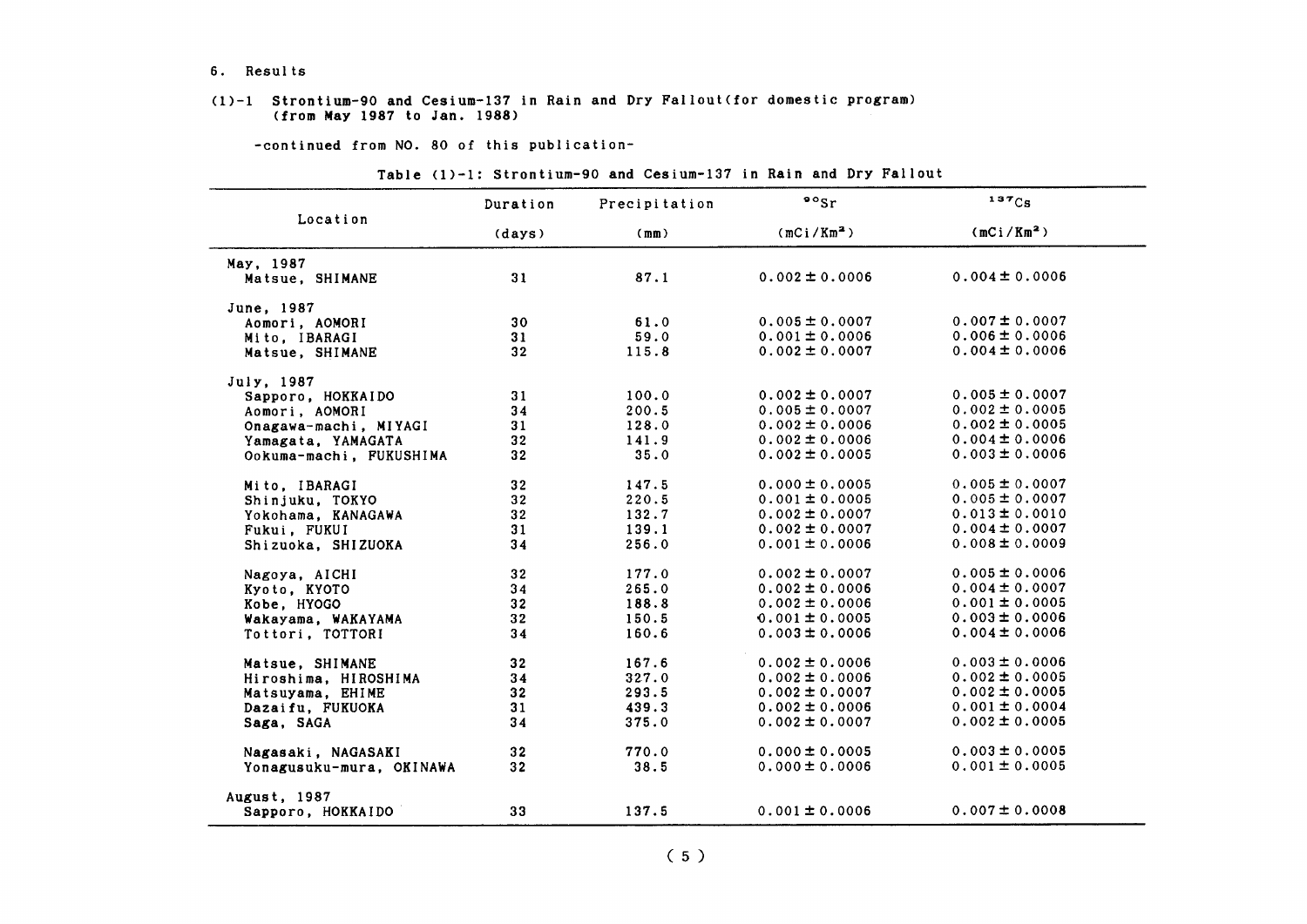|                          | Duration        | Precipitation | $\frac{80}{5}$         | 137Cs                  |
|--------------------------|-----------------|---------------|------------------------|------------------------|
| Location                 | (days)          | (mm)          | (mCi/Km <sup>2</sup> ) | (mCi/Km <sup>2</sup> ) |
| Aomori, AOMORI           | $29$            | 203.5         | $0.004 \pm 0.0006$     | $0.002 \pm 0.0005$     |
| Onagawa-machi, MIYAGI    | 33              | 191.2         | $0.000 \pm 0.0005$     | $0.002 \pm 0.0006$     |
| Yamagata, YAMAGATA       | 32              | 212.1         | $0.001 \pm 0.0006$     | $0.001 \pm 0.0005$     |
| Ookuma-machi, FUKUSHIMA  | 32              | 88.0          | $0.000 \pm 0.0006$     | $0.002 \pm 0.0006$     |
| Mito, IBARAGI            | 32              | 117.5         | $0.000 \pm 0.0005$     | $0.003 \pm 0.0005$     |
| Shinjuku, TOKYO          | 32              | 77.5          | $0.000 \pm 0.0005$     | $0.004 \pm 0.0007$     |
| Yokohama, KANAGAWA       | 32 <sub>2</sub> | 56.1          | $0.003 \pm 0.0007$     | $0.006 \pm 0.0007$     |
| Fukui, FUKUI             | 33              | 165.8         | $0.001 \pm 0.0005$     | $0.003 \pm 0.0007$     |
| Shizuoka, SHIZUOKA       | 31              | 338.0         | $0.001 \pm 0.0005$     | $0.005 \pm 0.0007$     |
| Nagoya, AICHI            | 32              | 98.0          | $0.002 \pm 0.0007$     | $0.004 \pm 0.0006$     |
| Kyoto, KYOTO             | 30              | 42.6          | $0.002 \pm 0.0006$     | $0.002 \pm 0.0005$     |
| Kobe, HYOGO              | 32              | 64.7          | $0.001 \pm 0.0006$     | $0.002 \pm 0.0005$     |
| Wakayama, WAKAYAMA       | 32              | 61.6          | $0.002 \pm 0.0008$     | $0.001 \pm 0.0004$     |
| Tottori, TOTTORI         | 30              | 165.1         | $0.003 \pm 0.0007$     | $0.005 \pm 0.0006$     |
| Matsue, SHIMANE          | 33              | 90.1          | $0.002 \pm 0.0003$     | $0.004 \pm 0.0007$     |
| Hiroshima, HIROSHIMA     | 30              | 226.2         | $0.002 \pm 0.0007$     | $0.001 \pm 0.0005$     |
| Matsuyama, EHIME         | 32 <sub>2</sub> | 149.0         | $0.001 \pm 0.0006$     | $0.006 \pm 0.0007$     |
| Dazaifu, FUKUOKA         | 33              | 421.7         | $0.001 \pm 0.0005$     | $0.001 \pm 0.0004$     |
| Saga, SAGA               | 30              | 157.5         | $0.001 \pm 0.0005$     | $0.001 \pm 0.0007$     |
| Nagasaki, NAGASAKI       | 32              | 373.0         | $0.002 \pm 0.0006$     | $0.002 \pm 0.0005$     |
| Yonagusuku-mura, OKINAWA | 32              | 135.0         | $0.002 \pm 0.0006$     | $0.002 \pm 0.0005$     |
| September, 1987          |                 |               |                        |                        |
| Sapporo, HOKKAIDO        | 31              | 54.5          | $0.002 \pm 0.0006$     | $0.002 \pm 0.0006$     |
| Aomori, AOMORI           | 32              | 48.0          | $0.002 \pm 0.0006$     | $0.002 \pm 0.0005$     |
| Onagawa-machi, MIYAGI    | 31              | 226.9         | $0.002 \pm 0.0006$     | $0.002 \pm 0.0005$     |
| Yamagata, YAMAGATA       | 31              | 92.3          | $0.000 \pm 0.0005$     | $0.001 \pm 0.0004$     |
| Ookuma-machi, FUKUSHIMA  | 31              | 354.4         | $0.003 \pm 0.0006$     | $0.003 \pm 0.0006$     |
| Mito, IBARAGI            | 31              | 157.0         | $0.002 \pm 0.0006$     | $0.000 \pm 0.0005$     |
| Shinjuku, TOKYO          | 31              | 223.6         | $0.002 \pm 0.0006$     | $0.002 \pm 0.0005$     |
| Yokohama, KANAGAWA       | 31              | 221.9         | $0.002 \pm 0.0006$     | $0.010 \pm 0.0009$     |
| Fukui, FUKUI             | 29              | 106.8         | $0.001 \pm 0.0006$     | $0.005 \pm 0.0007$     |
| Shizuoka, SHIZUOKA       | 30              | 250.5         | $0.000 \pm 0.0005$     | $0.003 \pm 0.0006$     |
| Nagoya, AICHI            | 31              | 215.4         | $0.001 \pm 0.0005$     | $0.003 \pm 0.0006$     |
| Kyoto, KYOTO             | 31              | 141.3         | $0.003 \pm 0.0007$     | $0.003 \pm 0.0006$     |
| Kobe, HYOGO              | 31              | 89.0          | $0.001 \pm 0.0006$     | $0.004 \pm 0.0006$     |
| Wakayama, WAKAYAMA       | 31              | 130.0         | $0.001 \pm 0.0005$     | $0.001 \pm 0.0005$     |
| Tottori, TOTTORI         | 31              | 97.6          | $0.004 \pm 0.0007$     | $0.002 \pm 0.0005$     |
| Hiroshima, HIROSHIMA     | 31              | 204.2         | $0.003 \pm 0.0006$     | $0.001 \pm 0.0005$     |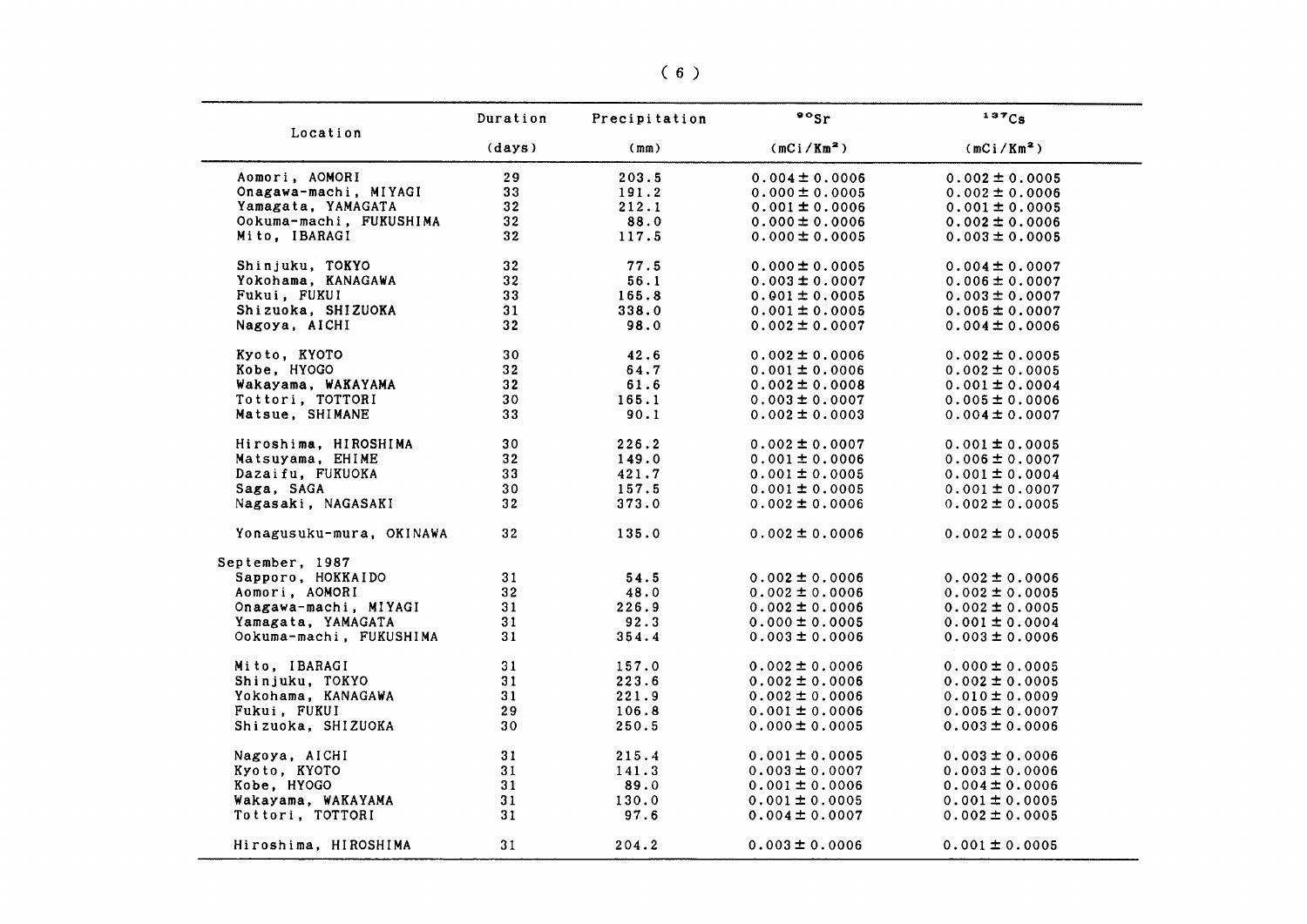|                          | Duration | Precipitation | $\cdot$ $\cdot$ sr     | $137C_S$           |
|--------------------------|----------|---------------|------------------------|--------------------|
| Location                 | (days)   | (mm)          | (mCi/Km <sup>2</sup> ) | $(mCi/Km^2)$       |
| Matsuyama, EHIME         | 31       | 134.0         | $0.001 \pm 0.0006$     | $0.002 \pm 0.0006$ |
| Dazaifu, FUKUOKA         | 31       | 162.1         | $0.003 \pm 0.0008$     | $0.001 \pm 0.0006$ |
| Saga, SAGA               | 31       | 101.3         | $0.002 \pm 0.0003$     | $0.001 \pm 0.0004$ |
| Nagasaki, NAGASAKI       | 31       | 67.0          | $0.002 \pm 0.0007$     | $0.002 \pm 0.0007$ |
| Yonagusuku-mura, OKINAWA | 31       | 55.0          | $0.001 \pm 0.0008$     | $0.003 \pm 0.0008$ |
| October, 1987            |          |               |                        |                    |
| Sapporo, HOKKAIDO        | 33       | 100.5         | $0.002 \pm 0.0006$     | $0.003 \pm 0.0005$ |
| Aomori, AOMORI           | 33       | 38.0          | $0.004 \pm 0.0004$     | $0.002 \pm 0.0005$ |
| Onagawa-machi, MIYAGI    | 33       | 63.3          | $0.003 \pm 0.0006$     | $0.001 \pm 0.0004$ |
| Ookuma-machi, FUKUSHIMA  | 31       | 82.1          | $0.001 \pm 0.0006$     | $0.006 \pm 0.0007$ |
| Mito, IBARAGI            | 33       | 126.0         | $0.002 \pm 0.0006$     | $0.001 \pm 0.0004$ |
| Shinjuku, TOKYO          | 33       | 189.4         | $0.002 \pm 0.0006$     | $0.002 \pm 0.0004$ |
| Yokohama, KANAGAWA       | 32       | 198.3         | $0.003 \pm 0.0006$     | $0.003 \pm 0.0006$ |
| Fukui, FUKUI             | 32       | 74.5          | $0.001 \pm 0.0006$     | $0.001 \pm 0.0005$ |
| Shizuoka, SHIZUOKA       | 33       | 95.5          | $0.002 \pm 0.0007$     | $0.002 \pm 0.0005$ |
| Nagoya, AICHI            | 33       | 81.3          | $0.002 \pm 0.0006$     | $0.002 \pm 0.0004$ |
| Kyoto, KYOTO             | 33       | 94.2          | $0.001 \pm 0.0007$     | $0.001 \pm 0.0004$ |
| Kobe, HYOGO              | 31       | 84.3          | $0.003 \pm 0.0007$     | $0.004 \pm 0.0006$ |
| Wakayama, WAKAYAMA       | 33       | 117.8         | $0.003 \pm 0.0004$     | $0.002 \pm 0.0005$ |
| Tottori, TOTTORI         | 33       | 198.9         | $0.007 \pm 0.0005$     | $0.004 \pm 0.0006$ |
| Hiroshima, HIROSHIMA     | 35       | 150.3         | $0.004 \pm 0.0004$     | $0.002 \pm 0.0004$ |
| Matsuyama, EHIME         | 33       | 229.0         | $0.002 \pm 0.0003$     | $0.002 \pm 0.0004$ |
| Dazaifu, FUKUOKA         | 31       | 106.7         | $0.003 \pm 0.0004$     | $0.001 \pm 0.0004$ |
| Saga, SAGA               | 30       | 86.2          | $0.001 \pm 0.0003$     | $0.001 \pm 0.0004$ |
| Nagasaki, NAGASAKI       | 33       | 82.5          | $0.002 \pm 0.0004$     | $0.001 \pm 0.0004$ |
| Yonagusuku-mura, OKINAWA | 36       | 134.0         | $0.001 \pm 0.0003$     | $0.001 \pm 0.0005$ |
| November, 1987           |          |               |                        |                    |
| Sapporo, HOKKAIDO        | 29       | 55.0          | $0.002 \pm 0.0006$     | $0.004 \pm 0.0006$ |
| Aomori, AOMORI           | 30       | 76.0          | $0.003 \pm 0.0003$     | $0.005 \pm 0.0007$ |
| Onagawa-machi, MIYAGI    | 29       | 52.3          | $0.005 \pm 0.0008$     | $0.003 \pm 0.0005$ |
| Ookuma-machi, FUKUSHIMA  | 31       | 46.6          | $0.001 \pm 0.0006$     | $0.005 \pm 0.0006$ |
| Mito, IBARAGI            | 30       | 62.5          | $0.001 \pm 0.0003$     | $0.001 \pm 0.0004$ |
| Shinjuku, TOKYO          | 30       | 54.6          | $0.001 \pm 0.0003$     | $0.001 \pm 0.0005$ |
| Yokohama, KANAGAWA       | 31       | 53.6          | $0.001 \pm 0.0003$     | $0.002 \pm 0.0006$ |
| Fukui, FUKUI             | 32       | 83.9          | $0.002 \pm 0.0007$     | $0.003 \pm 0.0006$ |
| Shizuoka, SHIZUOKA       | 30       | 60.0          | $0.003 \pm 0.0004$     | $0.003 \pm 0.0005$ |
| Nagoya, AICHI            | 30       | 41.3          | $0.001 \pm 0.0007$     | $0.001 \pm 0.0005$ |
| Kyoto, KYOTO             | 30       | 48.1          | $0.001 \pm 0.0003$     | $0.001 \pm 0.0004$ |
| Wakayama, WAKAYAMA       | 30       | 33.1          | $0.002 \pm 0.0008$     | $0.002 \pm 0.0006$ |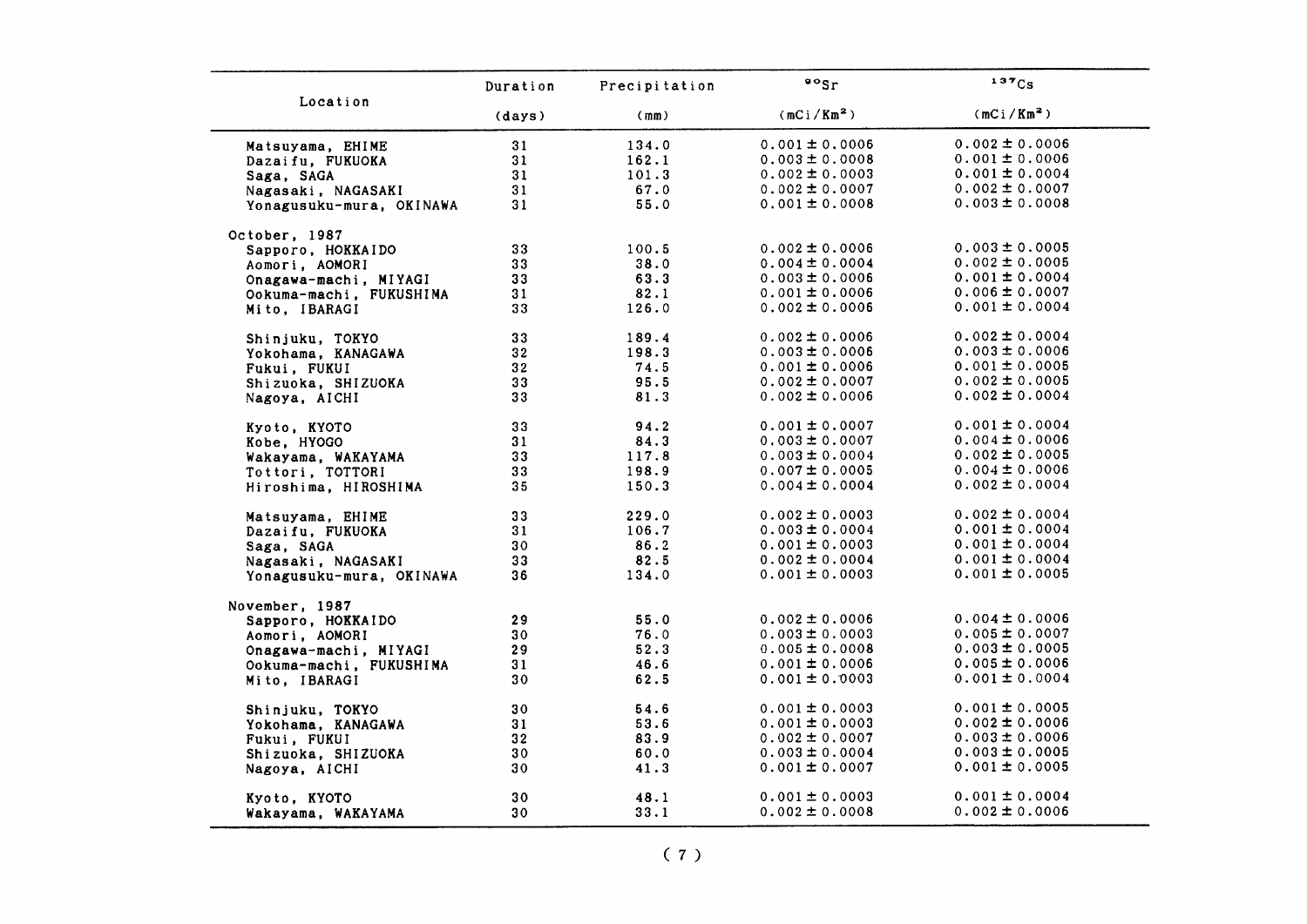| Location                 | Duration        | Precipitation | $\cdot$ $\cdot$        | 137Cs              |
|--------------------------|-----------------|---------------|------------------------|--------------------|
|                          | (days)          | (mm)          | (mCi/Km <sup>2</sup> ) | $(mCi/Km^2)$       |
| Tottori, TOTTORI         | 30              | 169.2         | $0.004 \pm 0.0004$     | $0.003 \pm 0.0005$ |
| Hiroshima, HIROSHIMA     | 30              | 40.8          | $0.004 \pm 0.0004$     | $0.003 \pm 0.0006$ |
| Matsuyama, EHIME         | 30              | 33.0          | $0.002 \pm 0.0003$     | $0.001 \pm 0.0004$ |
| Dazaifu, FUKUOKA         | 32              | 33.0          | $0.006 \pm 0.0005$     | $0.001 \pm 0.0005$ |
| Nagasaki, NAGASAKI       | 30              | 28.0          | $0.002 \pm 0.0004$     | $0.001 \pm 0.0005$ |
| Yonagusuku-mura, OKINAWA | 27              | 129.0         | $0.001 \pm 0.0003$     | $0.000 \pm 0.0004$ |
| December, 1987           |                 |               |                        |                    |
| Sapporo, HOKKAIDO        | 29              | 60.0          | $0.001 \pm 0.0005$     | $0.002 \pm 0.0004$ |
| Aomori, AOMORI           | 35              | 74.5          | $0.002 \pm 0.0006$     | $0.004 \pm 0.0006$ |
| Onagawa-machi, MIYAGI    | 37              | 20.6          | $0.003 \pm 0.0006$     | $0.003 \pm 0.0005$ |
| Yamagata, YAMAGATA       | 35              | 42.6          | $0.002 \pm 0.0003$     | $0.003 \pm 0.0006$ |
| Ookuma-machi, FUKUSHIMA  | 27              | 23.6          | $0.002 \pm 0.0003$     | $0.007 \pm 0.0008$ |
| Mito, IBARAGI            | 36              | 40.5          | $0.001 \pm 0.0003$     | $0.002 \pm 0.0005$ |
| Shinjuku, TOKYO          | 35              | 70.4          | $0.002 \pm 0.0006$     | $0.003 \pm 0.0005$ |
| Yokohama, KANAGAWA       | 32 <sub>2</sub> | 82.1          | $0.001 \pm 0.0005$     | $0.005 \pm 0.0006$ |
| Fukui, FUKUI             | 36              | 191.0         | $0.001 \pm 0.0006$     | $0.004 \pm 0.0005$ |
| Shizuoka, SHIZUOKA       | 36              | 41.5          | $0.001 \pm 0.0006$     | $0.007 \pm 0.0007$ |
| Kobe, HYOGO              | 29              | 9.5           | $0.003 \pm 0.0004$     | $0.002 \pm 0.0004$ |
| Wakayama, WAKAYAMA       | 37              | 25.7          | $0.002 \pm 0.0007$     | $0.001 \pm 0.0005$ |
| Tottori, TOTTORI         | 36              | 170.8         | $0.003 \pm 0.0007$     | $0.004 \pm 0.0006$ |
| Hiroshima, HIROSHIMA     | 34              | 13.4          | $0.006 \pm 0.0005$     | $0.002 \pm 0.0005$ |
| Matsuyama, EHIME         | 35              | 58.5          | $0.001 \pm 0.0003$     | $0.002 \pm 0.0004$ |
| Dazaifu, FUKUOKA         | 35              | 41.7          | $0.001 \pm 0.0003$     | $0.001 \pm 0.0005$ |
| Nagasaki, NAGASAKI       | 35              | 29.0          | $0.001 \pm 0.0003$     | $0.001 \pm 0.0004$ |
| Yonagusuku-mura, OKINAWA | 37              | 142.5         | $0.002 \pm 0.0003$     | $0.002 \pm 0.0005$ |
| January, 1988            |                 |               |                        |                    |
| Onagawa-machi, MIYAGI    | 28              | 23.8          | $0.001 \pm 0.0003$     | $0.003 \pm 0.0006$ |
| Ookuma-machi, FUKUSHIMA  | 38              | 17.6          | $0.002 \pm 0.0004$     | $0.009 \pm 0.0008$ |
| Hiroshima, HIROSHIMA     | 28              | 17.5          | $0.005 \pm 0.0004$     | $0.001 \pm 0.0005$ |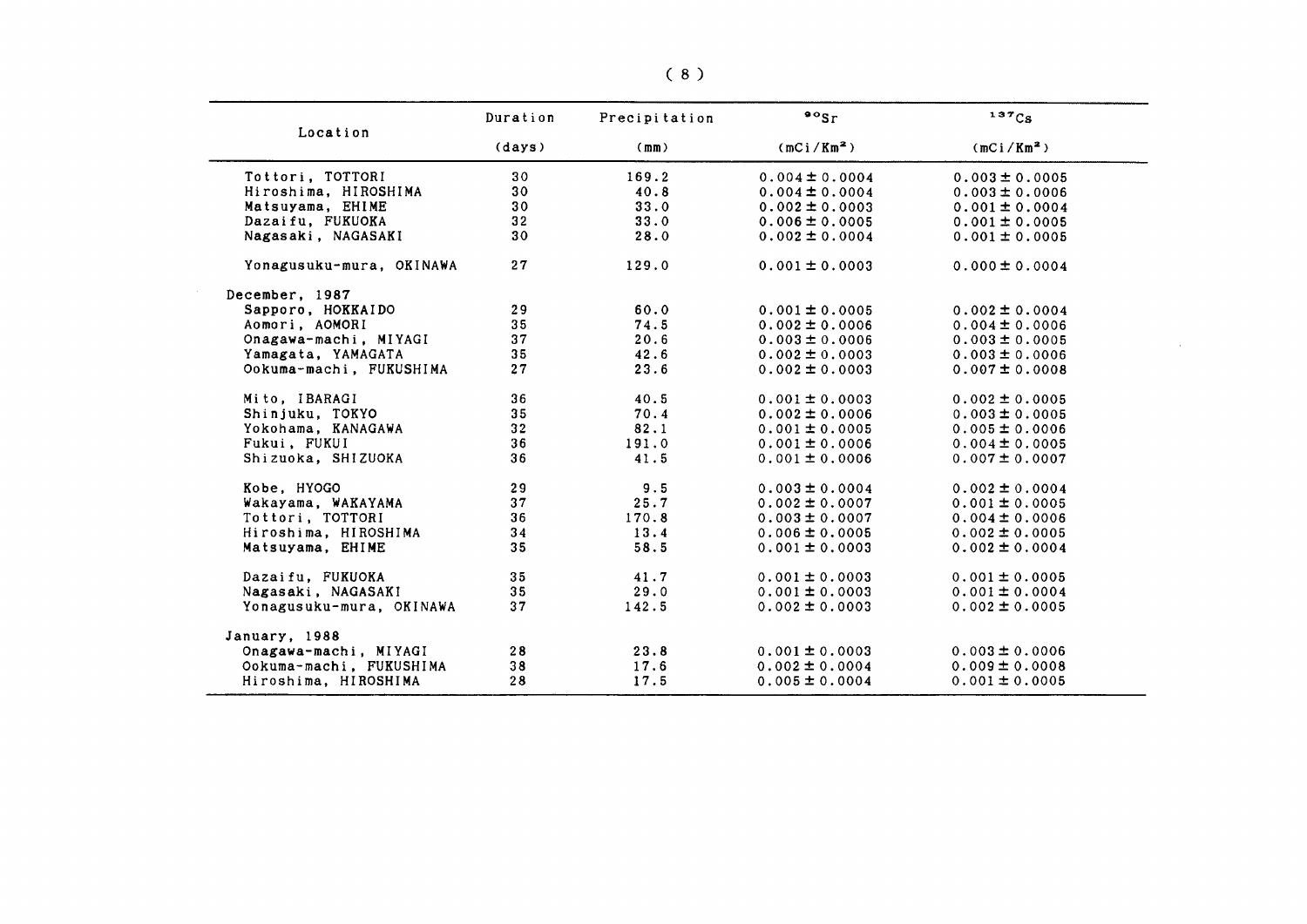#### (1)-2 Strontium-90 and Cesium-137in Rain and Dry Fallout(for VHO progran) (from Jul. 1987 to Jan. 1988)

-continued from NO. 80 of this publication-

|                      | Duration        | Precipitation | $\frac{80}{5}$         | 137Cs                  |
|----------------------|-----------------|---------------|------------------------|------------------------|
| Location             | (days)          | (mm)          | (mCi/Km <sup>2</sup> ) | (mCi/Km <sup>2</sup> ) |
| July, 1987           |                 |               |                        |                        |
| Akita, AKITA         | 32              | 248.5         | $0.002 \pm 0.0006$     | $0.005 \pm 0.0006$     |
| Niigata, NIIGATA     | 32              | 206.0         | $0.001 \pm 0.0006$     | $0.003 \pm 0.0006$     |
| Kanazawa, ISHIKAWA   | 32 <sub>2</sub> | 179.5         | $0.002 \pm 0.0006$     | $0.004 \pm 0.0007$     |
| Nagano, NAGANO       | 32 <sub>2</sub> | 67.3          | $0.002 \pm 0.0006$     | $0.002 \pm 0.0005$     |
| Osaka, OSAKA         | 31              | 134.9         | $0.002 \pm 0.0006$     | $0.002 \pm 0.0006$     |
| Okayama, OKAYAMA     | 32              | 221.2         | $0.001 \pm 0.0005$     | $0.003 \pm 0.0006$     |
| Yamaguchi, YAMAGUCHI | 32              | 356.5         | $0.002 \pm 0.0006$     | $0.002 \pm 0.0005$     |
| Kochi, KOCHI         | 32              | 569.8         | $0.002 \pm 0.0006$     | $0.006 \pm 0.0007$     |
| Kagoshima, KAGOSHIMA | 32              | 441.0         | $0.003 \pm 0.0008$     | $0.003 \pm 0.0006$     |
| August, 1987         |                 |               |                        |                        |
| Akita, AKITA         | 32 <sub>2</sub> | 513.1         | $0.001 \pm 0.0006$     | $0.005 \pm 0.0006$     |
| Chiba, CHIBA         | 30              | 127.0         | $0.000 \pm 0.0005$     | $0.004 \pm 0.0006$     |
| Niigata, NIIGATA     | 32              | 82.0          | $0.000 \pm 0.0005$     | $0.002 \pm 0.0006$     |
| Kanazawa, ISHIKAWA   | 32              | 216.5         | $0.002 \pm 0.0006$     | $0.004 \pm 0.0007$     |
| Nagano, NAGANO       | 32              | 78.6          | $0.003 \pm 0.0006$     | $0.002 \pm 0.0006$     |
| Osaka, OSAKA         | 33              | 63.1          | $0.001 \pm 0.0005$     | $0.003 \pm 0.0005$     |
| Okayama, OKAYAMA     | 32              | 62.0          | $0.002 \pm 0.0006$     | $0.002 \pm 0.0006$     |
| Yamaguchi, YAMAGUCHI | 32              | 187.5         | $0.001 \pm 0.0005$     | $0.008 \pm 0.0008$     |
| Kochi, KOCHI         | 32 <sub>2</sub> | 183.4         | $0.004 \pm 0.0008$     | $0.004 \pm 0.0006$     |
| Kagoshima, KAGOSHIMA | 31              | 138.5         | $0.002 \pm 0.0007$     | $0.002 \pm 0.0005$     |
| September, 1987      |                 |               |                        |                        |
| Akita, AKITA         | 31              | 138.5         | $0.001 \pm 0.0007$     | $0.002 \pm 0.0005$     |
| Chiba, CHIBA         | 31              | 341.2         | $0.001 \pm 0.0005$     | $0.001 \pm 0.0003$     |
| Niigata, NIIGATA     | 31              | 60.9          | $0.000 \pm 0.0005$     | $0.002 \pm 0.0005$     |
| Kanazawa, ISHIKAWA   | 31              | 104.5         | $0.002 \pm 0.0006$     | $0.004 \pm 0.0006$     |
| Nagano, NAGANO       | 30              | 63.0          | $0.001 \pm 0.0006$     | $0.001 \pm 0.0005$     |
| Osaka, OSAKA         | 30              | 109.4         | $0.001 \pm 0.0005$     | $0.002 \pm 0.0006$     |
| Okayama, OKAYAMA     | 31              | 130.5         | $0.002 \pm 0.0006$     | $0.002 \pm 0.0006$     |
| Yamaguchi, YAMAGUCHI | 31              | 132.0         | $0.002 \pm 0.0007$     | $0.001 \pm 0.0006$     |
| Kochi, KOCHI         | 31              | 228.0         | $0.003 \pm 0.0007$     | $0.002 \pm 0.0005$     |
| Kagoshima, KAGOSHIMA | 32              | 68.5          | $0.004 \pm 0.0007$     | $0.002 \pm 0.0006$     |
| October, 1987        |                 |               |                        |                        |
| Akita, AKITA         | 33              | 77.7          | $0.002 \pm 0.0006$     | $0.002 \pm 0.0005$     |

Table  $(1)-2$ : Strontium-90 and Cesium-137 in Rain and Dry Fallout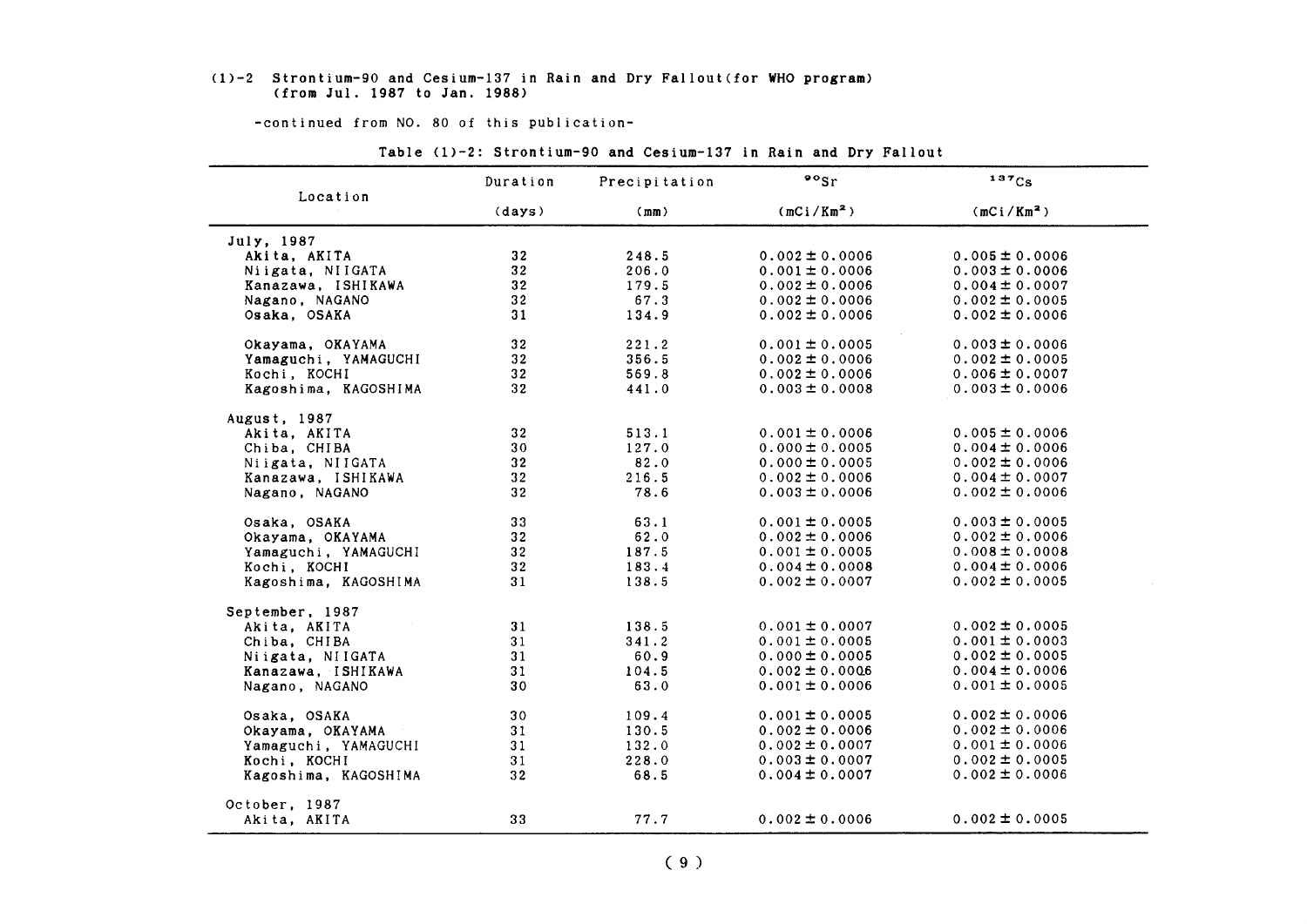|                      | Duration        | Precipitation | $\frac{80}{5}$         | $137C_S$           |
|----------------------|-----------------|---------------|------------------------|--------------------|
| Location             | (days)          | (mm)          | (mCi/Km <sup>2</sup> ) | $(mCi/Km^2)$       |
| Chiba, CHIBA         | 33              | 206.2         | $0.000 \pm 0.0006$     | $0.002 \pm 0.0004$ |
| Niigata, NIIGATA     | 32              | 57.6          | $0.002 \pm 0.0006$     | $0.002 \pm 0.0004$ |
| Kanazawa, ISHIKAWA   | 30              | 116.5         | $0.001 \pm 0.0006$     | $0.003 \pm 0.0005$ |
| Nagano, NAGANO       | 34              | 19.4          | $0.001 \pm 0.0005$     | $0.002 \pm 0.0004$ |
| Osaka, OSAKA         | 34              | 114.9         | $0.001 \pm 0.0006$     | $0.002 \pm 0.0006$ |
| Okayama, OKAYAMA     | 33              | 135.5         | $0.001 \pm 0.0003$     | $0.002 \pm 0.0005$ |
| Yamaguchi, YAMAGUCHI | 33              | 136.0         | $0.003 \pm 0.0004$     | $0.002 \pm 0.0005$ |
| Kochi, KOCHI         | 33              | 263.9         | $0.004 \pm 0.0004$     | $0.002 \pm 0.0005$ |
| Kagoshima, KAGOSHIMA | 33              | 165.5         | $0.001 \pm 0.0005$     | $0.001 \pm 0.0004$ |
| November, 1987       |                 |               |                        |                    |
| Akita, AKITA         | 30              | 186.9         | $0.001 \pm 0.0006$     | $0.004 \pm 0.0006$ |
| Chiba, CHIBA         | 31              | 78.6          | $0.000 \pm 0.0006$     | $0.001 \pm 0.0003$ |
| Niigata, NIIGATA     | 30              | 64.2          | $0.003 \pm 0.0004$     | $0.002 \pm 0.0005$ |
| Kanazawa, ISHIKAWA   | 33              | 216.5         | $0.002 \pm 0.0003$     | $0.003 \pm 0.0005$ |
| Osaka, OSAKA         | 29              | 42.7          | $0.001 \pm 0.0007$     | $0.001 \pm 0.0005$ |
| Okayama, OKAYAMA     | 30              | 35.1          | $0.001 \pm 0.0003$     | $0.000 \pm 0.0004$ |
| Yamaguchi, YAMAGUCHI | 33              | 61.0          | $0.003 \pm 0.0004$     | $0.001 \pm 0.0005$ |
| Kochi, KOCHI         | 30              | 42.8          | $0.003 \pm 0.0004$     | $0.002 \pm 0.0005$ |
| Kagoshima, KAGOSHIMA | 30              | 29.0          | $0.003 \pm 0.0020$     | $0.002 \pm 0.0005$ |
| December, 1987       |                 |               |                        |                    |
| Akita, AKITA         | 31              | 147.2         | $0.002 \pm 0.0007$     | $0.004 \pm 0.0005$ |
| Chiba, CHIBA         | 35              | 80.3          | $0.002 \pm 0.0004$     | $0.002 \pm 0.0004$ |
| Niigata, NIIGATA     | 35              | 79.8          | $0.001 \pm 0.0005$     | $0.002 \pm 0.0005$ |
| Kanazawa, ISHIKAWA   | 29              | 148.0         | $0.000 \pm 0.0005$     | $0.002 \pm 0.0005$ |
| Osaka, OSAKA         | 37              | 28.4          | $0.001 \pm 0.0006$     | $0.002 \pm 0.0005$ |
| Okayama, OKAYAMA     | 36              | 16.5          | $0.003 \pm 0.0007$     | $0.001 \pm 0.0004$ |
| Yamaguchi, YAMAGUCHI | 32 <sub>2</sub> | 28.0          | $0.002 \pm 0.0006$     | $0.001 \pm 0.0004$ |
| Kochi, KOCHI         | 36              | 11.6          | $0.002 \pm 0.0003$     | $0.001 \pm 0.0004$ |
| Kagoshima, KAGOSHIMA | 28              | 34.5          | $0.003 \pm 0.0004$     | $0.001 \pm 0.0004$ |
| January, 1988        |                 |               |                        |                    |
| Akita, AKITA         | 33              | 139.2         | $0.002 \pm 0.0003$     | $0.009 \pm 0.0008$ |
| Chiba, CHIBA         | 28              | 28.7          | $0.001 \pm 0.0005$     | $0.002 \pm 0.0005$ |
| Osaka, OSAKA         | 28              | 25.6          | $0.003 \pm 0.0004$     | $0.003 \pm 0.0006$ |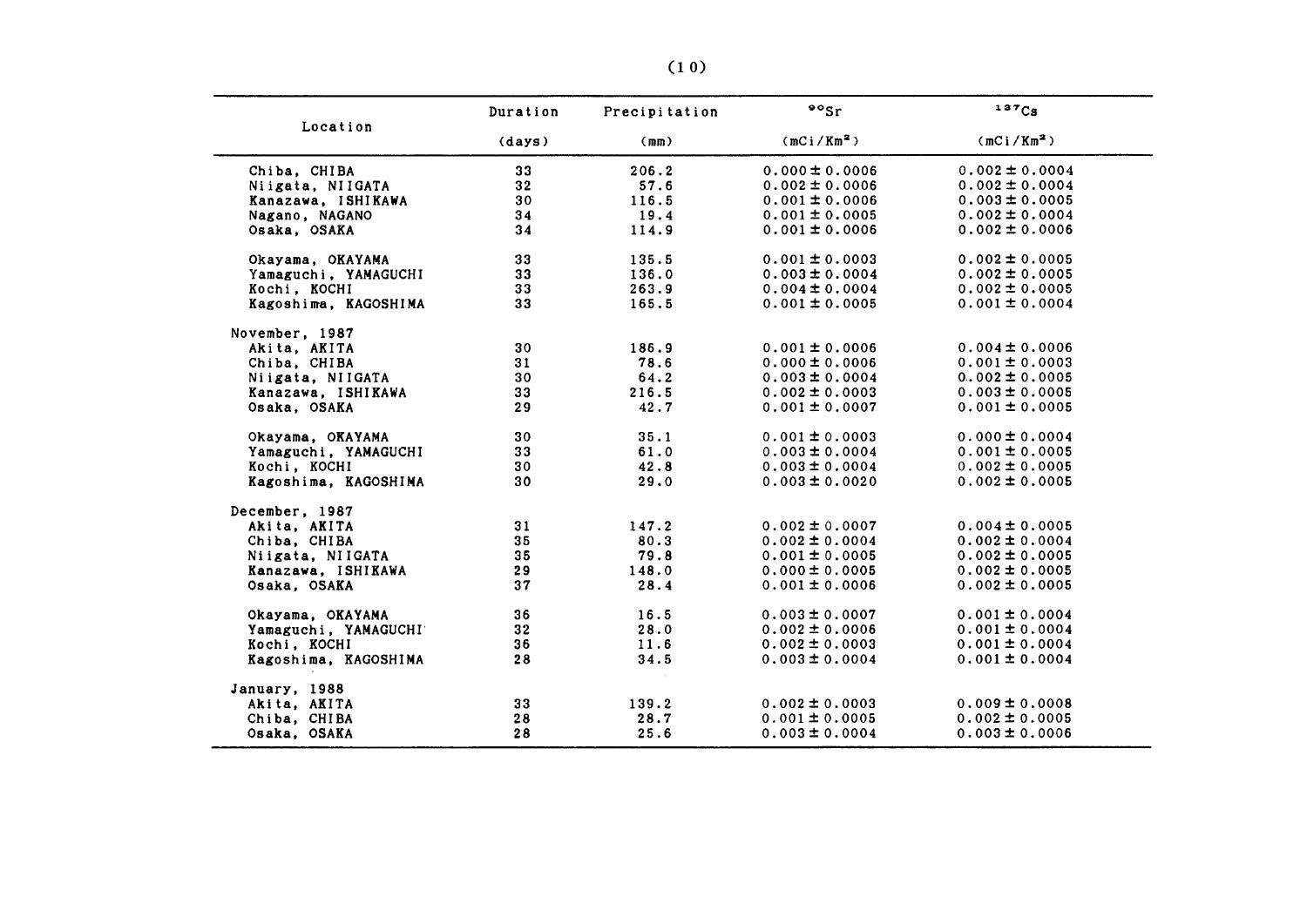#### (2) Strontium-90 and Cesium-137in Airborne Dust (from Apr.1987 to Dee.1987)

-continued from NO. 80 of this publication-

| Location                      | Sampling<br>period | Absorption<br>volume | $\cdot$ $\cdot$ sr         | 137Cs                      |
|-------------------------------|--------------------|----------------------|----------------------------|----------------------------|
|                               |                    | $(m^3)$              | $(10^{-3} \text{pCi/m}^3)$ | $(10^{-3} \text{pCi/m}^3)$ |
| $April ~$ June, 1987          |                    |                      |                            |                            |
| Ookuma-machi, FUKUSHIMA       | $4 \sim 6$         | 11,819               | $0.0 \pm 0.02$             | $0.1 \pm 0.02$             |
| Mito, IBARAGI                 | $4 \sim 6$         | 9,684                | $0.02 \pm 0.02$            | $0.04 \pm 0.02$            |
| Niigata, NIIGATA              | $4 \sim 6$         | 13,949               | $0.0 \pm 0.02$             | $0.1 \pm 0.02$             |
| $July \sim September$ , 1987  |                    |                      |                            |                            |
| Ookuma-machi, FUKUSHIMA       | $7 \sim 9$         | 10,678               | $0.02 \pm 0.01$            | $0.1 \pm 0.03$             |
| Mito, IBARAGI                 | $7 \sim 9$         | 10,395               | $0.02 \pm 0.01$            | $0.01 \pm 0.02$            |
| Niigata, NIIGATA              | $7 \sim 9$         | 14,902               | $0.02 \pm 0.01$            | $0.02 \pm 0.01$            |
| Fukui, FUKUI                  | $7 \sim 9$         | 17,905               | $0.0 \pm 0.01$             | $0.01 \pm 0.01$            |
| Hamaoka-machi, SHIZUOKA       | $7 \sim 9$         | 11,104               | $0.02 \pm 0.02$            | $0.1 \pm 0.02$             |
| Nagoya, AICHI                 | $7 \sim 9$         | 9.814                | $0.04 \pm 0.01$            | $0.02 \pm 0.02$            |
| Kyoto, KYOTO                  | $7 \sim 9$         | 8,747                | $0.03 \pm 0.03$            | $0.1 \pm 0.03$             |
| Osaka, OSAKA                  | $7 \sim 9$         | 14,063               | $0.04 \pm 0.02$            | $0.05 \pm 0.02$            |
| Kobe, HYOGO                   | $7 \sim 9$         | 10,104               | $0.02 \pm 0.03$            | $0.04 \pm 0.02$            |
| Tottori, TOTTORI              | $7 \sim 9$         | 9,015                | $0.02 \pm 0.01$            | $0.04 \pm 0.02$            |
| Hiroshima, HIROSHIMA          | $7 \sim 9$         | 11,278               | $0.0 \pm 0.02$             | $0.01 \pm 0.02$            |
| Nagasaki, NAGASAKI            | $7 \sim 9$         | 10,295               | $0.0 \pm 0.01$             | $0.02 \pm 0.02$            |
| October $\sim$ December, 1987 |                    |                      |                            |                            |
| Niigata, NIIGATA              | $10 - 12$          | 13,792               | $0.01 \pm 0.02$            | $0.02 \pm 0.01$            |
| Fukui, FUKUI                  | $10 \sim 12$       | 16,889               | $0.03 \pm 0.01$            | $0.03 \pm 0.01$            |
| Hamaoka-machi, SHIZUOKA       | $10 - 12$          | 10,631               | $0.02 \pm 0.02$            | $0.1 \pm 0.02$             |
| Nagoya, AICHI                 | $10 - 12$          | 9,534                | $0.0 \pm 0.02$             | $0.02 \pm 0.01$            |
| Kyoto, KYOTO                  | $10 - 12$          | 7,307                | $0.05 \pm 0.04$            | $0.1 \pm 0.02$             |
| Kobe, HYOGO                   | $10 - 12$          | 9,837                | $0.02 \pm 0.01$            | $0.01 \pm 0.01$            |
| Tottori, TOTTORI              | $10 - 12$          | 12,321               | $0.01 \pm 0.02$            | $0.1 \pm 0.01$             |
| Hiroshima, HIROSHIMA          | $10 \sim 12$       | 10,699               | $0.02 \pm 0.01$            | $0.01 \pm 0.01$            |
| Nagasaki, NAGASAKI            | $10 - 12$          | 9,272                | $0.0 \pm 0.03$             | $0.0 \pm 0.01$             |

Table (2): Strontium-90 and Cesium-137 in Airborne Dust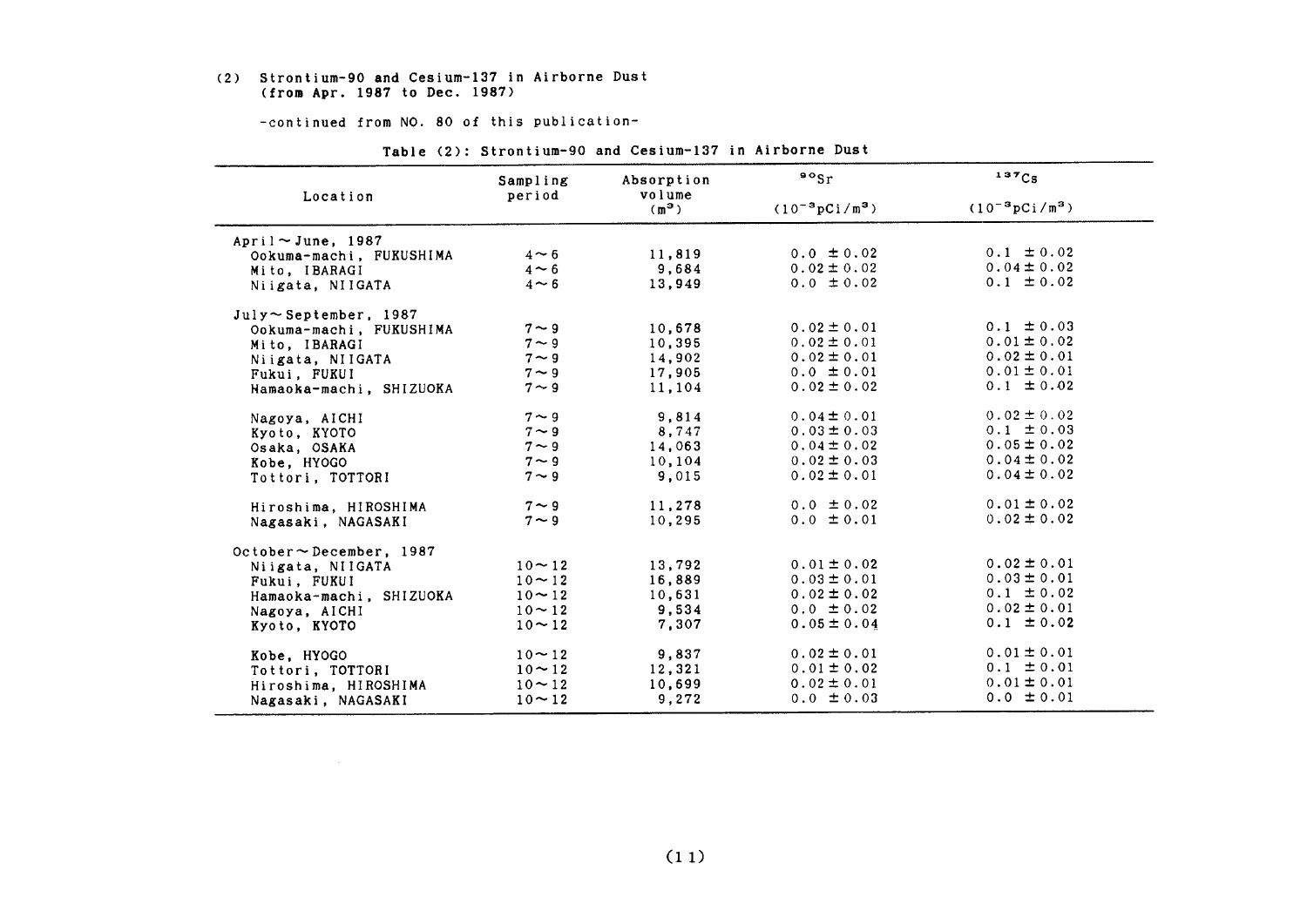#### (3) Strontium-90 and Cesium-137 in Service Water (from Jun. 1987 to Jan. 1988)

-continued from NO. 80 of this publication-

#### Table (3): Strontium-90 and Cesium-137 in Service Water

| Location                     | pH  | $\cdot \cdot$    | 137Cs             |
|------------------------------|-----|------------------|-------------------|
|                              |     | $(pCi / \ell)$   | (pCi / 2)         |
| (Source Water)<br>June, 1987 |     |                  |                   |
| Nagano, NAGANO               | 7.0 | $0.06 \pm 0.005$ | $0.02 \pm 0.003$  |
| August, 1987<br>Kyoto, KYOTO | 6.8 | $0.16 \pm 0.005$ | $0.02 \pm 0.004$  |
| December, 1987               |     |                  |                   |
| Katsushika, TOKYO            | 7.3 | $0.06 \pm 0.004$ | $0.02 \pm 0.003$  |
| Tsukui-machi, KANAGAWA       | 8.1 | $0.01 \pm 0.003$ | $0.01 \pm 0.002$  |
| Inuyama, AICHI               | 6.9 | $0.10 \pm 0.006$ | $0.01 \pm 0.002$  |
| Moriguchi, OSAKA             | 7.0 | $0.13 \pm 0.006$ | $0.01 \pm 0.003$  |
| Fukuoka, FUKUOKA             | 6.9 | $0.07 \pm 0.003$ | $0.00 \pm 0.003$  |
| January, 1988                |     |                  |                   |
| Sapporo, HOKKAIDO            | 7.1 | $0.06 \pm 0.005$ | $0.01 \pm 0.003$  |
| (Tap Water)<br>June, 1987    |     |                  |                   |
| Matsue, SHIMANE              | 7.1 | $0.11 \pm 0.004$ | $0.01 \pm 0.002$  |
| August, 1987                 |     |                  |                   |
| Kyoto, KYOTO                 | 6.5 | $0.15 \pm 0.005$ | $0.01 \pm 0.003$  |
| October, 1987                |     |                  |                   |
| Sendai, MIYAGI               | 6.4 | $0.06 \pm 0.004$ | $0.01 \pm 0.002$  |
| November, 1987               |     |                  |                   |
| Fukui, FUKUI                 | 7.3 | $0.02 \pm 0.003$ | $0.001 \pm 0.002$ |
| December, 1987               |     |                  |                   |
| Wakkanai, HOKKAIDO           | 6.8 | $0.05 \pm 0.005$ | $0.003 \pm 0.002$ |
| Aomori, AOMORI               | 7.4 | $0.04 \pm 0.004$ | $0.01 \pm 0.002$  |
| Akita, AKITA                 | 6.7 | $0.12 \pm 0.006$ | $0.01 \pm 0.003$  |
| Yamagata, YAMAGATA           | 6.8 | $0.07 \pm 0.005$ | $0.01 \pm 0.002$  |
| Fukushima, FUKUSHIMA         | 7.0 | $0.10 \pm 0.005$ | $0.003 \pm 0.002$ |
| Mito. IBARAGI                | 7.7 | $0.06 \pm 0.005$ | $0.004 \pm 0.002$ |
| Katsushika, TOKYO            | 7.3 | $0.04 \pm 0.004$ | $0.01 \pm 0.002$  |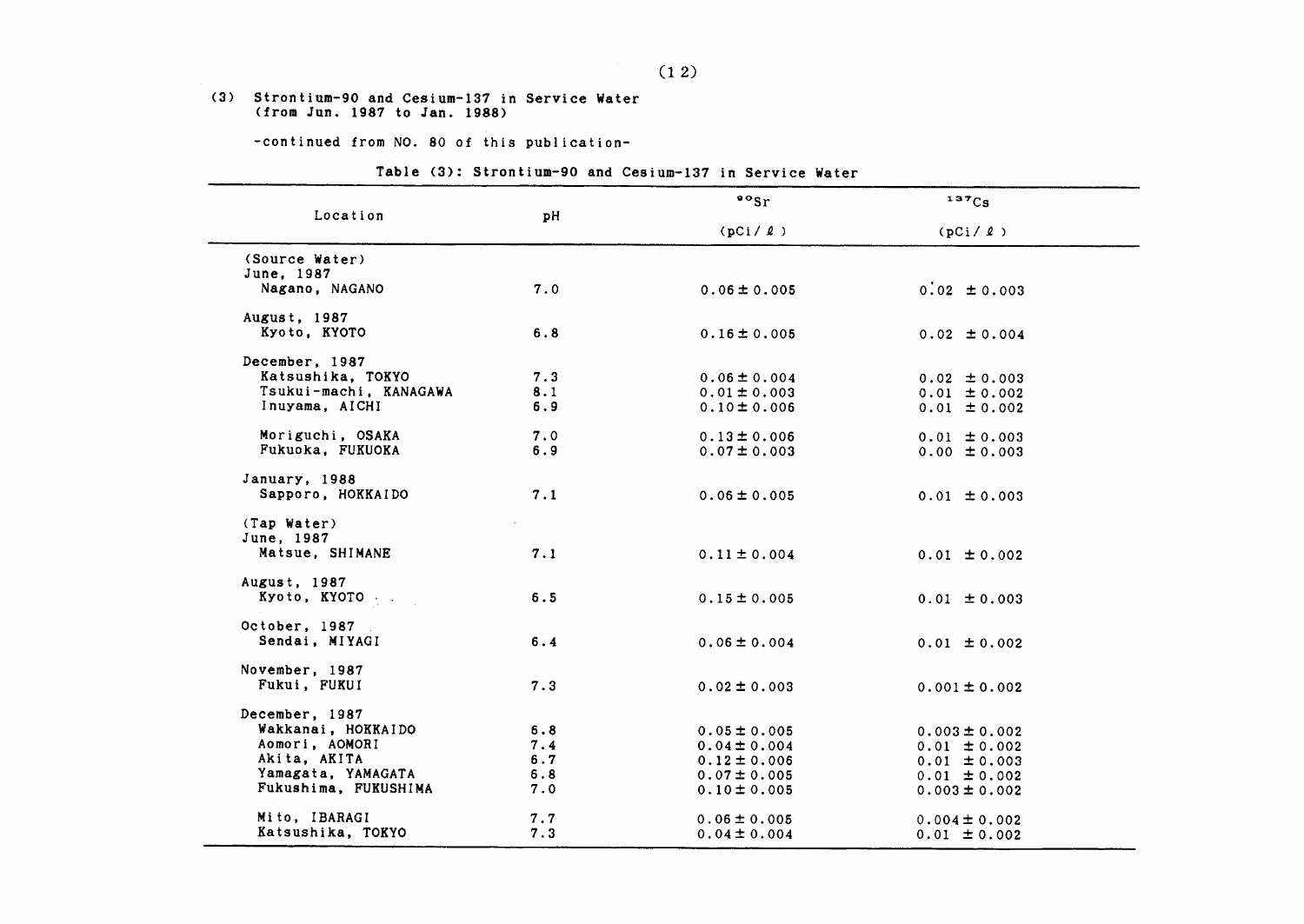|                      |     | $\frac{90}{5}$   | $137C_S$          |
|----------------------|-----|------------------|-------------------|
| Location             | pH  | $(pCi / \ell)$   | (pCi /l)          |
| Niigata, NIIGATA     | 7.0 | $0.11 \pm 0.004$ | $0.005 \pm 0.002$ |
| Kanazawa, ISHIKAWA   | 7.1 | $0.09 \pm 0.004$ | $0.01 \pm 0.002$  |
| Shizuoka, SHIZUOKA   | 7.8 | $0.04 \pm 0.003$ | $0.00 \pm 0.003$  |
| Nagoya, AICHI        | 6.7 | $0.08 \pm 0.003$ | $0.01 \pm 0.003$  |
| Osaka, OSAKA         | 6.8 | $0.13 \pm 0.005$ | $0.01 \pm 0.003$  |
| Kobe, HYOGO          | 7.4 | $0.13 \pm 0.004$ | $0.003 \pm 0.003$ |
| Tottori, TOTTORI     | 7.5 | $0.09 \pm 0.004$ | $0.002 \pm 0.003$ |
| Okayama, OKAYAMA     | 6.9 | $0.08 \pm 0.004$ | $0.01 \pm 0.003$  |
| Hiroshima, HIROSHIMA | 6.9 | $0.10 \pm 0.004$ | $0.01 \pm 0.003$  |
| Ube, YAMAGUCHI       | 6.8 | $0.06 \pm 0.003$ | $0.004 \pm 0.003$ |
| Matsuyama, EHIME     | 7.1 | $0.05 \pm 0.003$ | $0.003 \pm 0.003$ |
| Kochi, KOCHI         | 7.3 | $0.06 \pm 0.003$ | $0.01 \pm 0.003$  |
| Fukuoka, FUKUOKA     | 6.9 | $0.08 \pm 0.004$ | $0.003 \pm 0.003$ |
| Nagasaki, NAGASAKI   | 7.4 | $0.07 \pm 0.003$ | $0.003 \pm 0.003$ |
| Kagoshima, KAGOSHIMA | 7.1 | $0.01 \pm 0.002$ | $0.001 \pm 0.003$ |
| January, 1988        |     |                  |                   |
| Yokohama, KANAGAWA   | 7.5 | $0.02 \pm 0.003$ | $0.002 \pm 0.002$ |

 $\label{eq:2.1} \frac{1}{\sqrt{2}}\left(\frac{1}{\sqrt{2}}\right)^{2} \left(\frac{1}{\sqrt{2}}\right)^{2} \left(\frac{1}{\sqrt{2}}\right)^{2} \left(\frac{1}{\sqrt{2}}\right)^{2} \left(\frac{1}{\sqrt{2}}\right)^{2} \left(\frac{1}{\sqrt{2}}\right)^{2} \left(\frac{1}{\sqrt{2}}\right)^{2} \left(\frac{1}{\sqrt{2}}\right)^{2} \left(\frac{1}{\sqrt{2}}\right)^{2} \left(\frac{1}{\sqrt{2}}\right)^{2} \left(\frac{1}{\sqrt{2}}\right)^{2} \left(\$ 

 $\label{eq:2} \begin{split} \mathcal{L}_{\text{max}}(\mathbf{x}) & = \mathcal{L}_{\text{max}}(\mathbf{x}) \\ & = \mathcal{L}_{\text{max}}(\mathbf{x}) + \mathcal{L}_{\text{max}}(\mathbf{x}) \\ & = \mathcal{L}_{\text{max}}(\mathbf{x}) + \mathcal{L}_{\text{max}}(\mathbf{x}) \end{split}$ 

 $\mathcal{L}^{\text{max}}_{\text{max}}$  , where  $\mathcal{L}^{\text{max}}_{\text{max}}$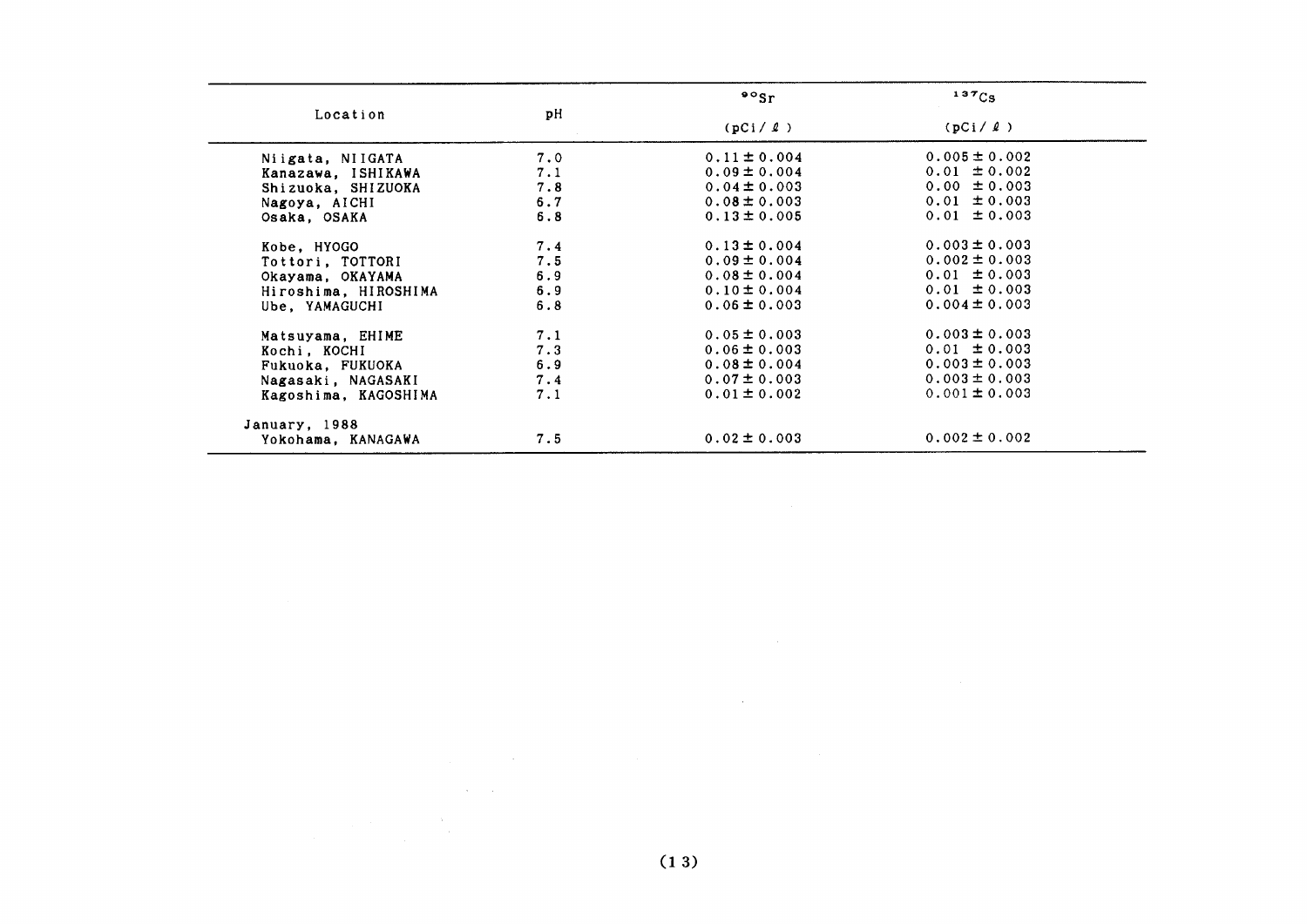#### (4) Strontium-90 and Cesium-137 in Freshwater (from Aug. 1987 to Nov. 1987)

-continued from NO. 80 of this publication-

#### Table (4): Strontium-90 and Cesium-137 in Freshwater

| Location                                  |            | $\frac{80}{5}$                       | 137Cg                                |  |  |
|-------------------------------------------|------------|--------------------------------------|--------------------------------------|--|--|
|                                           | pH         | (pCi/2)                              | (pCi/2)                              |  |  |
| (Freshwater)                              |            |                                      |                                      |  |  |
| August, 1987<br>Akita, AKITA              | 6.3        | $0.11 \pm 0.006$                     | $0.02 \pm 0.004$                     |  |  |
| September, 1987<br>Inogaike, FUKUI        | 6.7        | $0.22 \pm 0.009$                     | $0.13 \pm 0.007$                     |  |  |
| October, 1987<br>Fukushima, FUKUSHIMA     | 6.6        | $0.07 \pm 0.005$                     | $0.01 \pm 0.002$                     |  |  |
| November, 1987                            |            |                                      |                                      |  |  |
| Toyanogata, NIIGATA<br>Shobara, HIROSHIMA | 6.7<br>6.8 | $0.18 \pm 0.005$<br>$0.06 \pm 0.003$ | $0.03 \pm 0.004$<br>$0.01 \pm 0.003$ |  |  |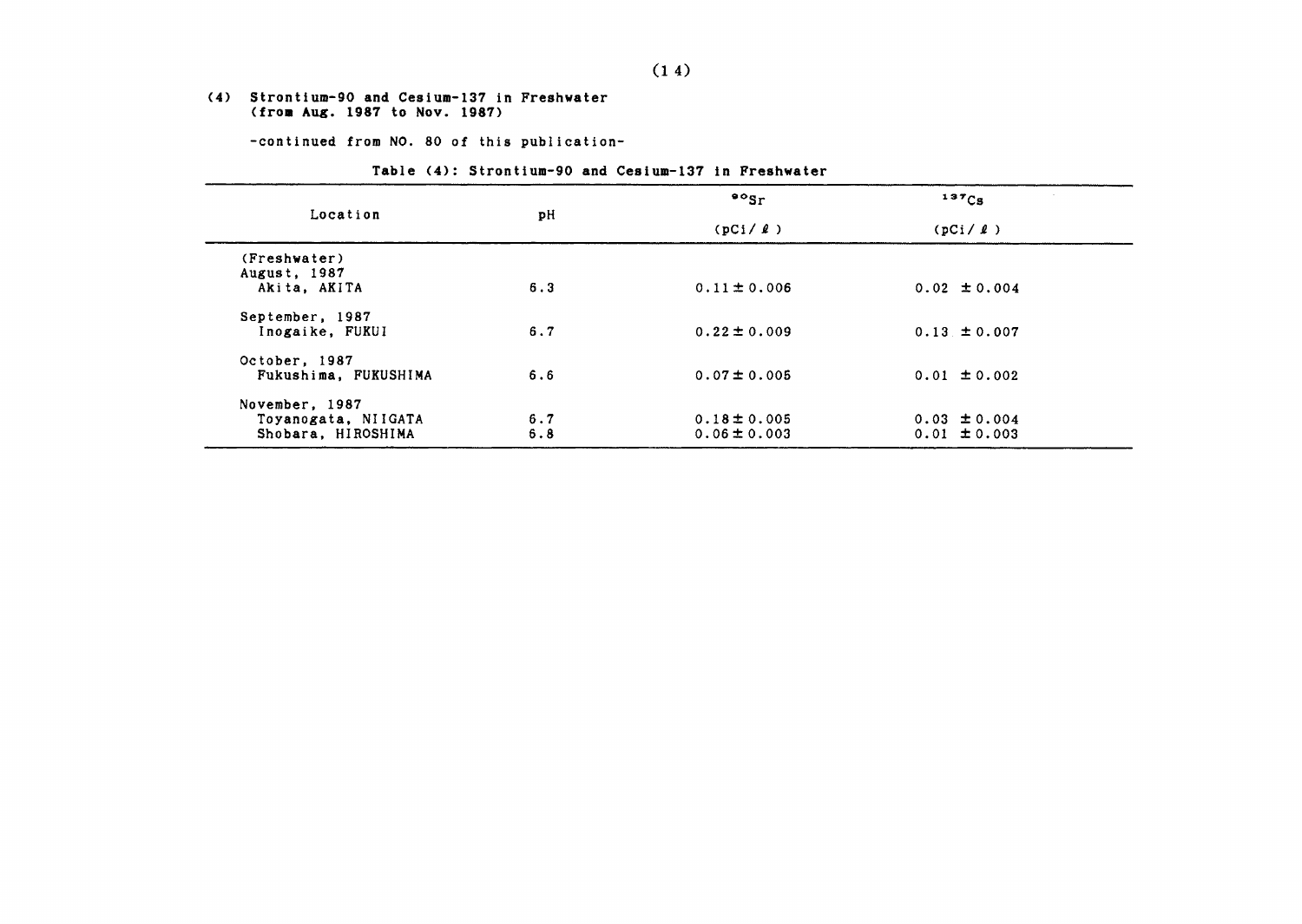#### (5) Strontium-90 and Cesium-137 in Soil (from Jun. 1987 to Sep. 1987)

-continued from NO. 80 of this publication-

|                                                     | Sampling                  |           | $\frac{80}{s}$               |                                  | 137Cs                        |                                                                 |  |
|-----------------------------------------------------|---------------------------|-----------|------------------------------|----------------------------------|------------------------------|-----------------------------------------------------------------|--|
| Location                                            | Depth<br>(cm)             |           | (pCi/Kg)                     | $(mCi/Km^2)$                     | (pCi/Kg)                     | (mCi/Km <sup>2</sup> )                                          |  |
| June, 1987                                          |                           |           |                              |                                  |                              |                                                                 |  |
| Fukushima, FUKUSHIMA<br>$\boldsymbol{\prime\prime}$ | $0 \sim 5$<br>$5 \sim 20$ | 100<br>41 | $\pm$<br>6<br>$\pm$          | $4.5 \pm 0.26$                   | ±10<br>350                   | 15<br>$\pm$ 0.4                                                 |  |
|                                                     |                           |           | 4.7                          | $2.4 \pm 0.28$                   | 52                           | $\pm$ 4.6<br>$3.1 \pm 0.28$                                     |  |
| July, 1987                                          |                           |           |                              |                                  |                              |                                                                 |  |
| Kanazawa, ISHIKAWA                                  | $0 \sim 5$                | 440       | ±.<br>- 8                    | $\pm 0.3$<br>14                  | 1400<br>±20                  | ± 0.6<br>44                                                     |  |
| W                                                   | $5 - 20$                  | 330       | 士<br>$\mathbf{7}$            | ±1.0<br>49                       | 1000<br>±16                  | 150<br>± 2                                                      |  |
| Nagano, NAGANO                                      | $0 \sim 5$                | 70        | 士<br>3.3                     | $3.4 \pm 0.16$                   | $\pm$<br>240                 | $\overline{\mathbf{8}}$<br>12<br>± 0.4                          |  |
| $\prime\prime$                                      | $5 \sim 20$               | 52        | $\pm$<br>2.9                 | $5.9 \pm 0.33$                   | $\pm$<br>160                 | $\overline{7}$<br>18<br>± 0.8                                   |  |
|                                                     | $0 \sim 5$                |           |                              |                                  |                              |                                                                 |  |
| Gotenba, SHIZUOKA<br>$\boldsymbol{\prime\prime}$    | $5 - 20$                  | 30<br>50  | $\pm$ 4.0<br>士<br>4.7        | $1.0 \pm 0.14$<br>$8.7 \pm 0.81$ | $\pm$<br>280<br>$\pm$<br>190 | - 9<br>$9.6 \pm 0.31$<br>- 8<br>±1.4<br>34                      |  |
|                                                     |                           |           |                              |                                  |                              |                                                                 |  |
| Miyazu, KYOTO                                       | $0 \sim 5$                | 35        | 士<br>4.0                     | $1.2 \pm 0.14$                   | 1400<br>±20                  | 48<br>± 0.7                                                     |  |
| $\prime\prime$                                      | $5 \sim 20$               | 64        | $\pm$<br>5.0                 | $15 \pm 1.1$                     | 160<br>$±$ 7                 | ±1.5<br>36                                                      |  |
| Kumatori-machi, OSAKA                               | $0 \sim 5$                | 71        | 士<br>5.3                     | $4.1 \pm 0.31$                   | 57                           | $\pm$ 4.5<br>$3.3 \pm 0.26$                                     |  |
| $\prime\prime$                                      | $5 \sim 20$               | 36        | $\pm$<br>4.1                 | $7.1 \pm 0.81$                   | 士<br>32                      | 3.6<br>$6.4 \pm 0.70$                                           |  |
| Kobe, HYOGO                                         | $0 \sim 5$                |           | 3.9                          |                                  |                              |                                                                 |  |
| $\boldsymbol{\prime\prime}$                         | $5 - 20$                  | 24<br>37  | 士<br>士<br>4.3                | $1.3 \pm 0.21$<br>$4.2 \pm 0.48$ | 270<br>± 9<br>390<br>±11     | 14<br>±0.5<br>45<br>±1.3                                        |  |
|                                                     |                           |           |                              |                                  |                              |                                                                 |  |
| Kokufu-machi, TOTTORI                               | $0 \sim 5$                | 12        | 士<br>3.1                     | $1.2 \pm 0.30$                   | 110<br>士                     | 6<br>± 0.5<br>11                                                |  |
| $\boldsymbol{\prime\prime}$                         | $5 \sim 20$               | 21        | $\pm$<br>3.4                 | $2.4 \pm 0.39$                   | $\pm$<br>72                  | 4.6<br>$8.2 \pm 0.52$                                           |  |
| Oota, SHIMANE                                       | $0 \sim 5$                | 790       | ±15                          | 15<br>$\pm 0.3$                  | 1200<br>±20                  | 22<br>±0.3                                                      |  |
| n                                                   | $5 \sim 20$               | 170       | $\pm$<br>8                   | ± 0.7<br>14                      | 310<br>± 9                   | ±0.8<br>27                                                      |  |
| Tsuyama, OKAYAMA                                    | $0 \sim 5$                |           |                              |                                  |                              |                                                                 |  |
| n                                                   | $5 - 20$                  | 12<br>24  | $\pm$<br>3.2<br>$\pm$<br>3.7 | $0.5 \pm 0.13$<br>$2.6 \pm 0.41$ | 130<br>士<br>39               | $\overline{7}$<br>$5.1 \pm 0.27$<br>$\pm$ 4.0<br>$4.3 \pm 0.45$ |  |
|                                                     |                           |           |                              |                                  |                              |                                                                 |  |
| Hiroshima, HIROSHIMA                                | $0 \sim 5$                | 72        | Ŧ.<br>5.2                    | $2.8 \pm 0.20$                   | 770<br>±15                   | 30<br>±0.6                                                      |  |
| $\boldsymbol{\prime\prime}$                         | $5 - 20$                  | 110       | $\pm$<br>6                   | ± 0.9<br>15                      | ± 8<br>200                   | ±1.1<br>28                                                      |  |
| Matsuyama, EHIME                                    | $0 \sim 5$                | 56        | $\pm$ 4.7                    | $2.1 \pm 0.17$                   | 680<br>±14                   | 25<br>±0.5                                                      |  |
| M                                                   | $5 - 20$                  | 18        | $\pm$<br>3.4                 | $1.9 \pm 0.36$                   | $±$ 7<br>130                 | ± 0.7<br>13                                                     |  |
|                                                     |                           |           |                              |                                  |                              |                                                                 |  |
| Kochi, KOCHI<br>M                                   | $0 \sim 5$<br>$5 \sim 20$ | 340       | ±12                          | 16<br>$\pm 0.6$                  | 1300<br>±20                  | 62<br>±1.0                                                      |  |
|                                                     |                           | 230       | ± 9                          | ±1.2<br>32 <sub>2</sub>          | 370<br>±11                   | ±1.5<br>50                                                      |  |

Table (5): Strontium-90 and Cesium-137 in Soil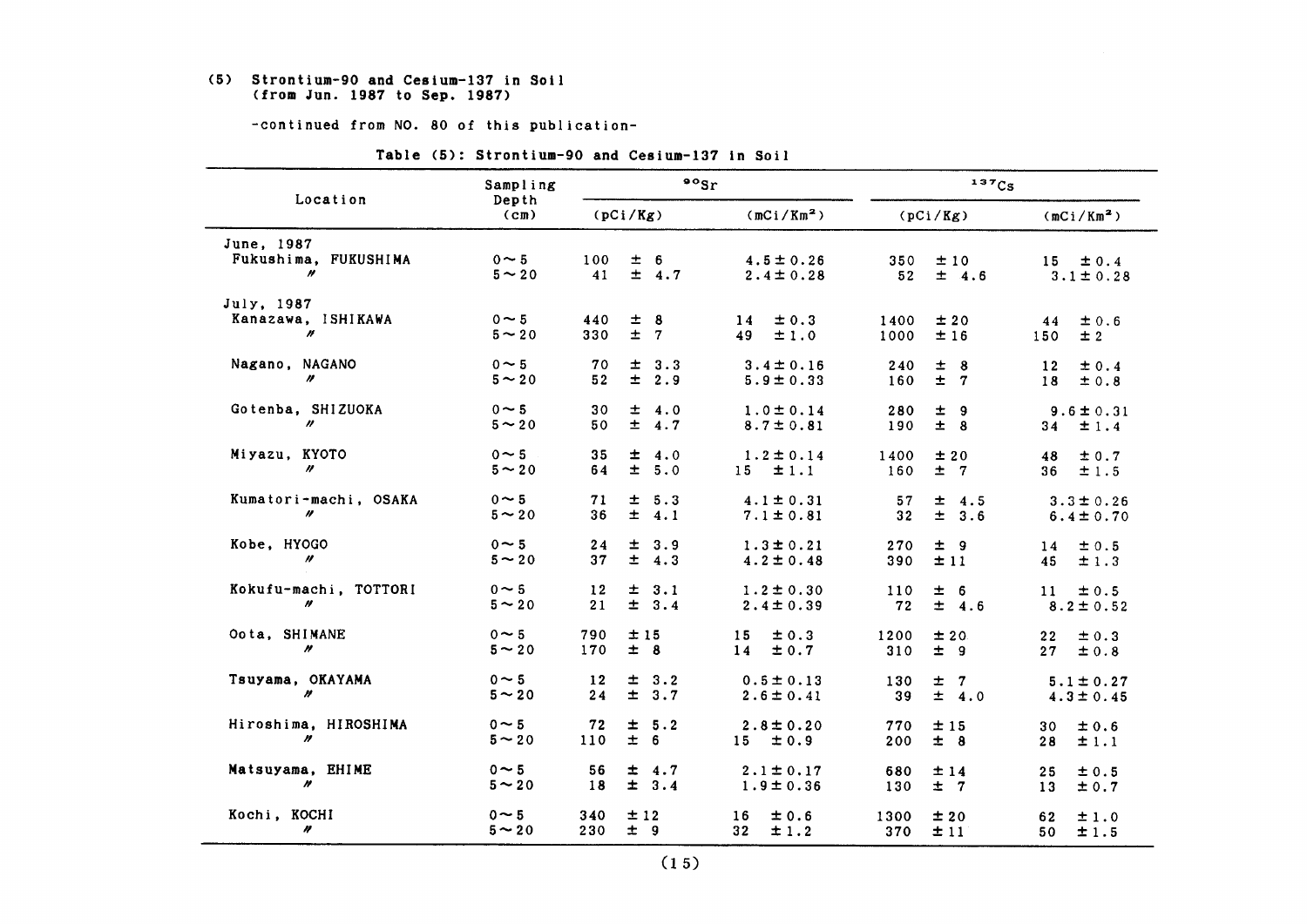| Location                                               | Sampling                  |                    | $\frac{80}{5}$               |                                                | $137C_S$                                   |                                  |  |  |
|--------------------------------------------------------|---------------------------|--------------------|------------------------------|------------------------------------------------|--------------------------------------------|----------------------------------|--|--|
|                                                        | Depth<br>(cm)             |                    | (pCi/Kg)                     | (mCi/Km <sup>2</sup> )                         | (pCi/Kg)                                   | (mCi/Km <sup>2</sup> )           |  |  |
| Fukuoka, FUKUOKA<br>W                                  | $0 \sim 5$<br>$5 \sim 20$ | 200<br>210         | 士<br>- 8<br>$\pm$<br>- 9     | $7.4 \pm 0.31$<br>$18 \pm 0.7$                 | ±10<br>380<br>± 6<br>130                   | ± 0.4<br>14<br>± 0.5<br>11       |  |  |
| Obama-machi, NAGASAKI<br>n                             | $0 \sim 5$<br>$5 - 20$    | 210<br>210         | 士<br>8<br>$\pm$<br>-8        | $5.4 \pm 0.21$<br>$\pm 0.9$<br>22              | 1300<br>±20<br>±20<br>1000                 | 33<br>± 0.5<br>± 2.0<br>110      |  |  |
| Kaimon-machi. KAGOSHIMA<br>n                           | $0 \sim 5$<br>$5 - 20$    | 8<br>3             | $\pm$ 2.7<br>$\pm$ 2.7       | $0.5 \pm 0.18$<br>$0.4 \pm 0.36$               | 23<br>$\pm$ 2.9<br>$\pm$<br>2.1<br>7       | $1.5 \pm 0.19$<br>$1.0 \pm 0.29$ |  |  |
| Naha, OKINAWA<br>n                                     | $0 \sim 5$<br>$5 - 20$    | 50<br>61           | $\pm$ 4.6<br>± 5.0           | $3.0 \pm 0.28$<br>$\pm 0.9$<br>11              | $\pm$ 7.0<br>130<br>± 6.0<br>100           | $7.8 \pm 0.41$<br>±1.1<br>19     |  |  |
| August, 1987<br>Sapporo, HOKKAIDO<br>n                 | $0 \sim 5$<br>$5 \sim 20$ | 330<br>220         | ±10<br>± 8                   | 13<br>$\pm$ 0.4<br>±1.2<br>32 <sub>2</sub>     | ±15<br>850<br>$±$ 8<br>210                 | 34<br>± 0.6<br>$\pm$ 1.2<br>30   |  |  |
| Aomori, AOMORI<br>$\boldsymbol{\prime\prime}$          | $0 \sim 5$<br>$5 \sim 20$ | 26<br>$\mathbf{2}$ | $\pm$ 2.1<br>$\pm$<br>1.0    | $1.3 \pm 0.11$<br>$0.2 \pm 0.10$               | $\pm$ 3.6<br>41<br>$\pm$ 2.1<br>6          | $2.0 \pm 0.18$<br>$0.6 \pm 0.20$ |  |  |
| Iwadeyama-machi, MIYAGI<br>$\boldsymbol{\prime\prime}$ | $0 \sim 5$<br>$5 \sim 20$ | 81<br>76           | 5.5<br>$\pm$<br>$\pm$<br>5.5 | $3.9 \pm 0.26$<br>±0.9<br>12                   | 120<br>士<br>6<br>± 5.4<br>99               | $5.8 \pm 0.28$<br>±0.9<br>16     |  |  |
| Yokohama, KANAGAWA<br>n                                | $0 \sim 5$<br>$5 \sim 20$ | 270<br>330         | ± 9<br>±11                   | $6.9 \pm 0.24$<br>$\pm 1.0$<br>29              | ±16<br>840<br>±12<br>450                   | ± 0.4<br>22<br>±1.1<br>40        |  |  |
| Saga, SAGA<br>n                                        | $0 \sim 5$<br>$5 - 20$    | 33<br>64           | $\pm$ 4.0<br>± 5.1           | $1.2 \pm 0.15$<br>$9.0 \pm 0.72$               | ± 5.1<br>91<br>$\pm$<br>$6^{\circ}$<br>120 | $3.3 \pm 0.19$<br>±0.8<br>16     |  |  |
| September, 1987<br>Kawabe-machi, AKITA<br>n            | $0 \sim 5$<br>$5 - 20$    | 300<br>430         | ±10<br>±12                   | ± 0.4<br>11<br>±1.4<br>48                      | 2800<br>±30<br>±30<br>2300                 | ±1.0<br>99<br>± 3<br>260         |  |  |
| Hagi, YAMAGUCHI<br>W                                   | $0 \sim 5$<br>$5 - 20$    | 50<br>56           | 3.0<br>士<br>$\pm$ 3.1        | $3.4 \pm 0.20$<br>$\pm$ 0.8<br>15 <sub>1</sub> | 士<br>- 7<br>200<br>$\pm$<br>100<br>- 5     | ±0.5<br>13<br>±1.5<br>28         |  |  |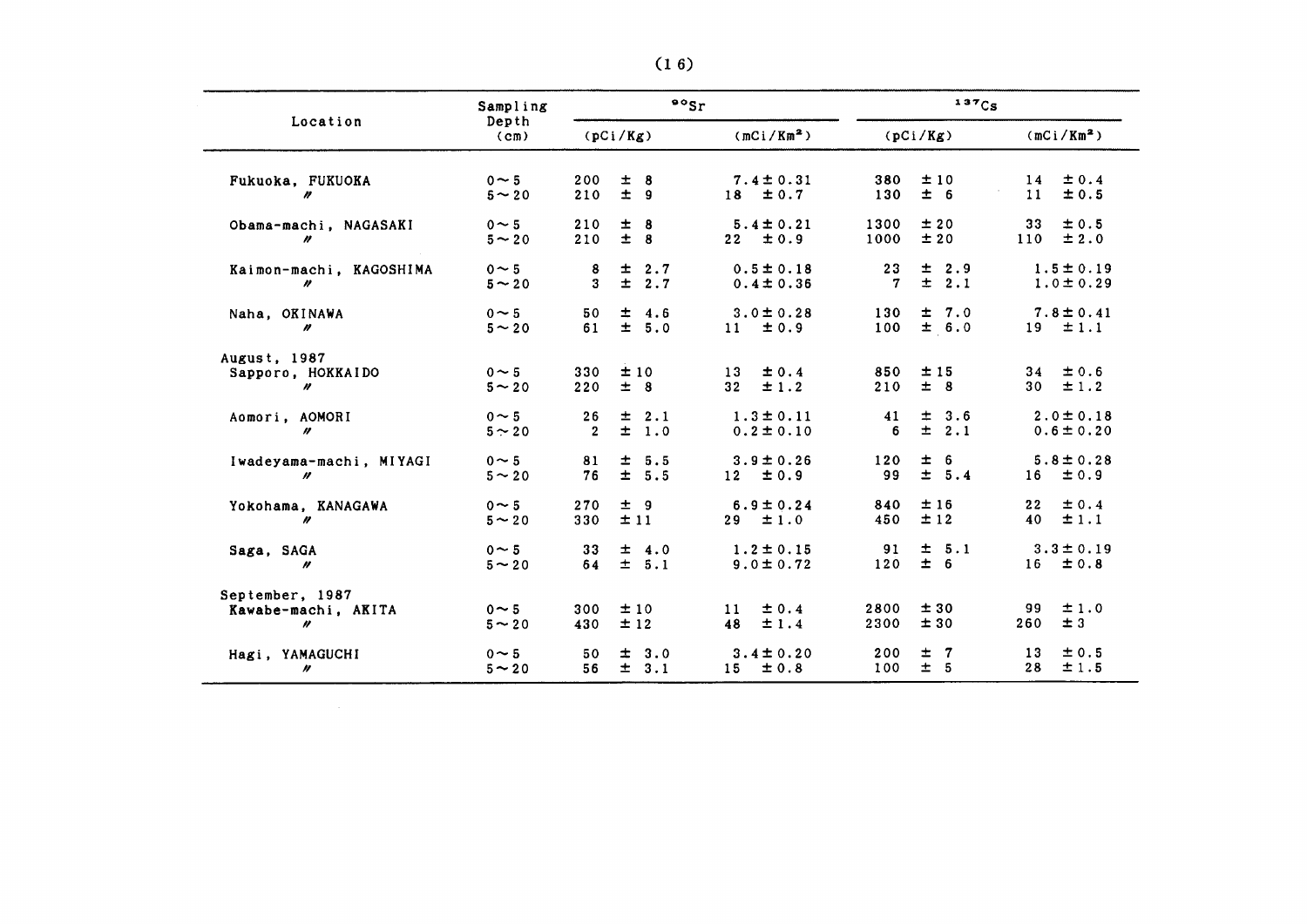#### (6) Strontium-90 and Cesium-137 in Sea Water (fron JⅦ1.1987 to Dee.1987)

 $\sim 10^7$ 

-continued from NO. 80 of this publication-

| Location                   | Sample volume<br>analyzed | C1        | $\frac{1}{2}$    | $137C_S$         |  |
|----------------------------|---------------------------|-----------|------------------|------------------|--|
|                            | (1)                       | $($ % $)$ | (pCi/2)          | (pCi/2)          |  |
| July, 1987                 |                           |           |                  |                  |  |
| Niigata-Port, NIIGATA      | 44                        | 16.7      | $0.07 \pm 0.008$ | $0.11 \pm 0.010$ |  |
| Ise-bay, AICHI             | 40                        | 8.2       | $0.08 \pm 0.009$ | $0.06 \pm 0.008$ |  |
| Moji-Port, FUKUOKA         | 40                        | 17.45     | $0.08 \pm 0.009$ | $0.10 \pm 0.010$ |  |
| Kaseda, KAGOSHIMA          | 40                        | 17.69     | $0.08 \pm 0.009$ | $0.08 \pm 0.010$ |  |
| August, 1987               |                           |           |                  |                  |  |
| Matsukawaura, FUKUSHIMA    | 40                        | 16.3      | $0.08 \pm 0.009$ | $0.11 \pm 0.011$ |  |
| Odawa-bay, KANAGAWA        | 40                        | 17.9      | $0.08 \pm 0.009$ | $0.09 \pm 0.010$ |  |
| Osaka-Port, OSAKA          | 40                        | 7.8       | $0.08 \pm 0.010$ | $0.05 \pm 0.008$ |  |
| Yamaguchi-bay, YAMAGUCHI   | 40                        | 18.0      | $0.07 \pm 0.009$ | $0.10 \pm 0.010$ |  |
| Kinnakagusuku-bay, OKINAWA | 40                        | 19.30     | $0.07 \pm 0.009$ | $0.09 \pm 0.010$ |  |
| November, 1987             |                           |           |                  |                  |  |
| Yoichi-bay, HOKKAIDO       | 40                        | 18.67     | $0.08 \pm 0.009$ | $0.13 \pm 0.010$ |  |
| December, 1987             |                           |           |                  |                  |  |
| Mutsu-bay, AOMORI          | 40                        | 18.5      | $0.08 \pm 0.009$ | $0.11 \pm 0.009$ |  |

#### Table (6): Strontium-90 and Cesium-137 in Sea Water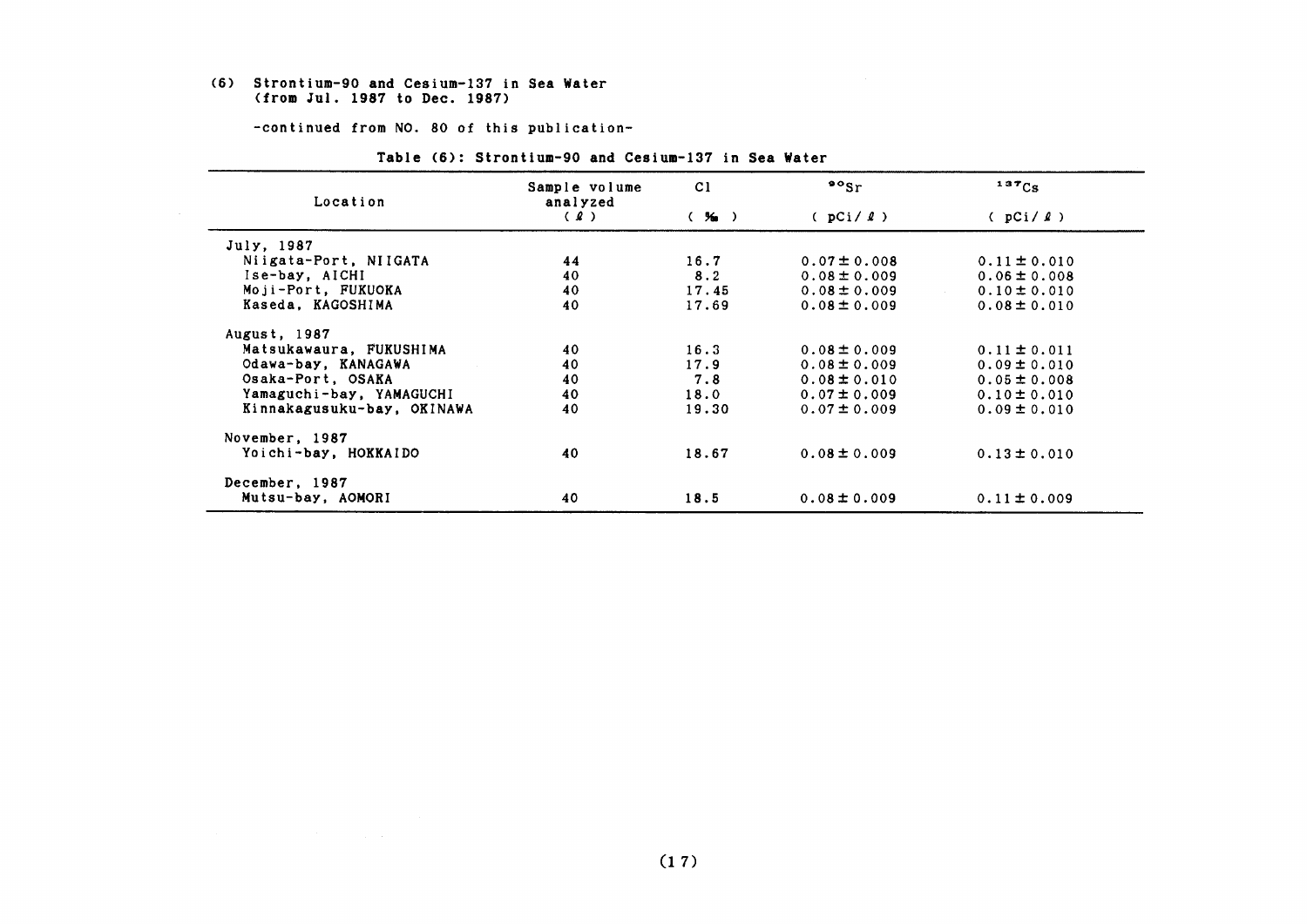#### (7) Strontium-90 and Cesium-137 in Sea Sediments (from May 1987 to Dec. 1987)

-continued from NO. 80 of this publication-

#### Table (7): Strontium-90 and Cesium-137 in Sea Sediments

| Location                   | Depth | $\cdot$ osr    |  | $137C_8$      |                 |       |                |  |
|----------------------------|-------|----------------|--|---------------|-----------------|-------|----------------|--|
|                            | (m)   | (pCi/Kg)       |  |               | (pCi/Kg)        |       |                |  |
| May, 1987                  |       |                |  |               |                 |       |                |  |
| Sekine-machi, AOMORI       | 10    |                |  | $0 \pm 2.5$   | 9               |       | $\pm$ 2.2      |  |
| July, 1987                 |       |                |  |               |                 |       |                |  |
| Tokai, IBARAGI             | 7     |                |  | $0.1 \pm 2.4$ | 15              |       | $\pm$ 2.6      |  |
| Niigata-Port, NIIGATA      | 24    | 2              |  | $\pm$ 2.4     | 33 <sub>o</sub> |       | ± 3.3          |  |
| Ise-bay, AICHI             | 20    | 5              |  | $\pm$ 2.5     | 140             |       | ± 6            |  |
| Moji-Port, FUKUOKA         | 11    | 5              |  | $\pm$ 2.1     | 86              |       | ± 5.5          |  |
| Kaseda, KAGOSHIMA          | 18    | 5 <sup>1</sup> |  | $\pm$ 2.2     | 5               |       | $\pm$ 2.3      |  |
| August, 1987               |       |                |  |               |                 |       |                |  |
| Matsukawaura, FUKUSHIMA    | 5     | $\mathbf{o}$   |  | $\pm$ 2.4     | 29              | 土     | 3.2            |  |
| Odawa-bay, KANAGAWA        | 6     | $\mathbf{3}$   |  | $\pm$ 2.3     | 86              |       | $\pm$ 5.1      |  |
| Osaka-Port, OSAKA          | 12    |                |  | $\pm$ 2.1     | 140             | 土     | $\overline{7}$ |  |
| Yamaguchi-bay, YAMAGUCHI   | 10    | $\frac{5}{7}$  |  | $\pm$ 2.3     | 130             | $\pm$ | $\overline{7}$ |  |
| Kinnakagusuku-bay, OKINAWA | 14.3  | 7              |  | $\pm$ 2.8     | 10              |       | $\pm$ 2.7      |  |
| November, 1987             |       |                |  |               |                 |       |                |  |
| Yoichi-bay, HOKKAIDO       | 13    |                |  | $5 \pm 1.3$   |                 |       | $23 \pm 3.7$   |  |
| December, 1987             |       |                |  |               |                 |       |                |  |
| Mutsu-bay, AOMORI          | 12    | 16             |  | $\pm$ 1.9     | 220             | ± 8   |                |  |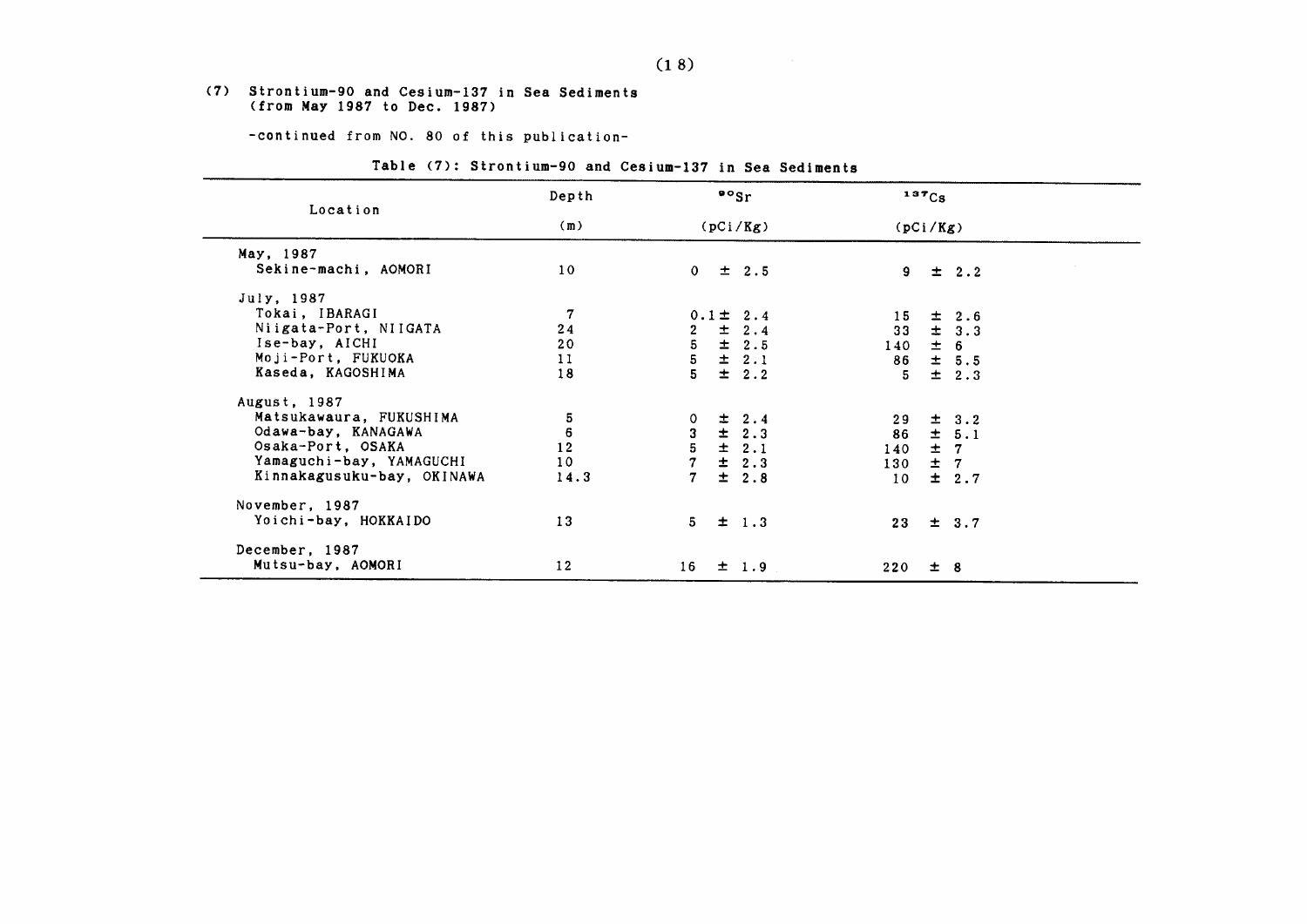

#### Rain and Dry Fallout (for domestic program)  $* * *$ \* \* \*

 $Fig. 1-1$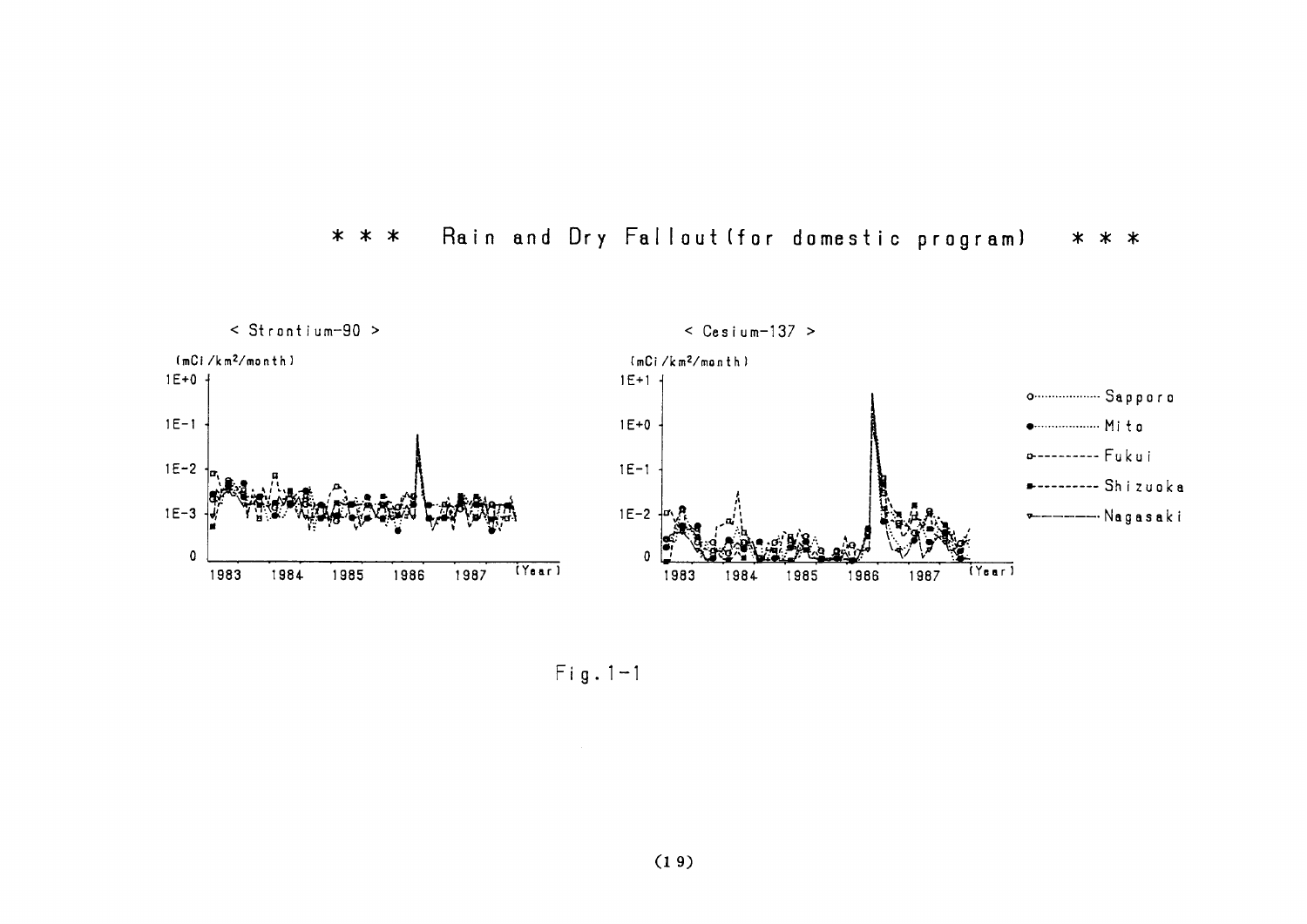Rain and Dry Fallout (for WHO program)  $* * *$ \* \* \*



 $Fig. 1-2$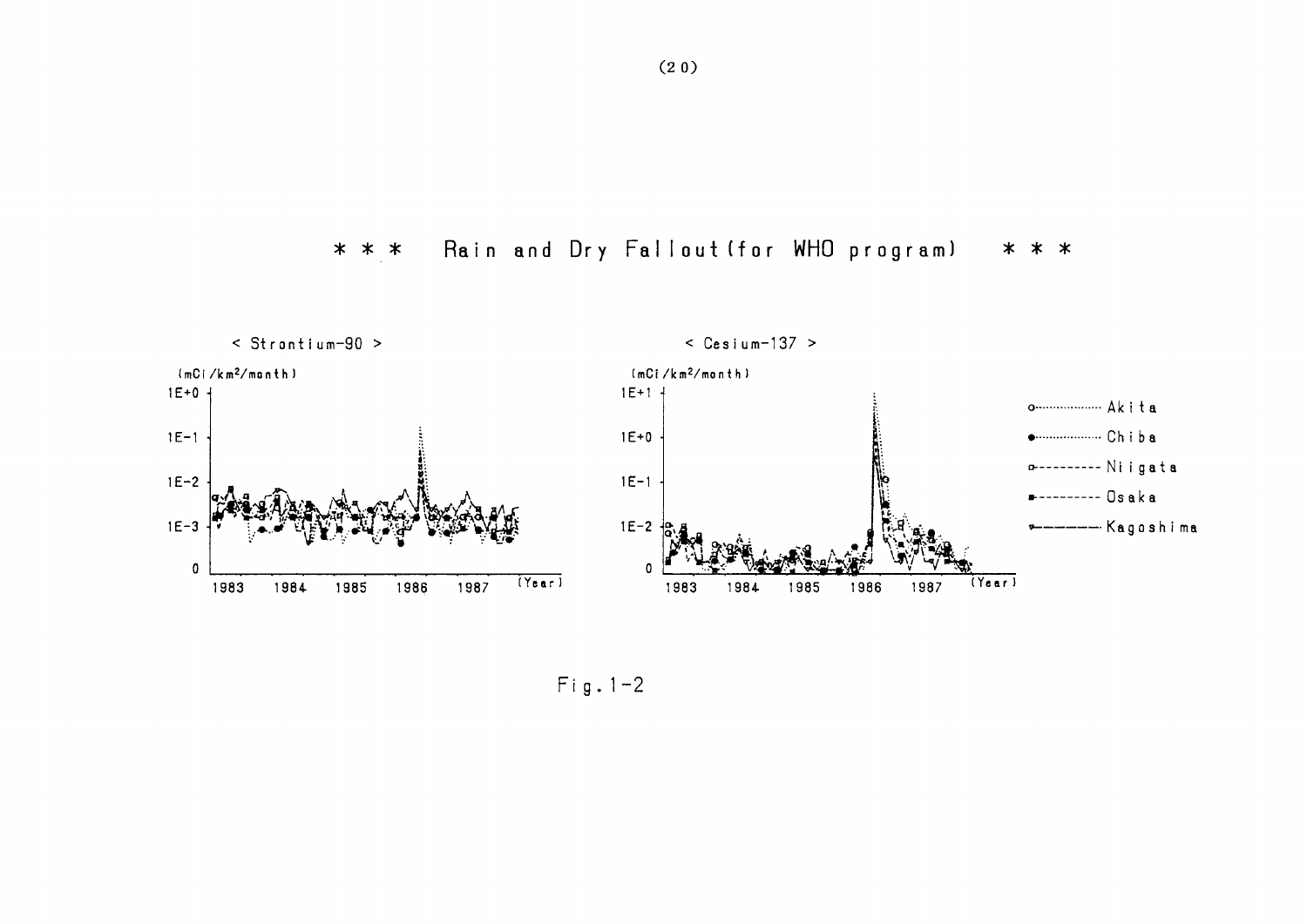



in 19

 $\sim$ 

 $\sim 10^7$ 

 $Fig. 2$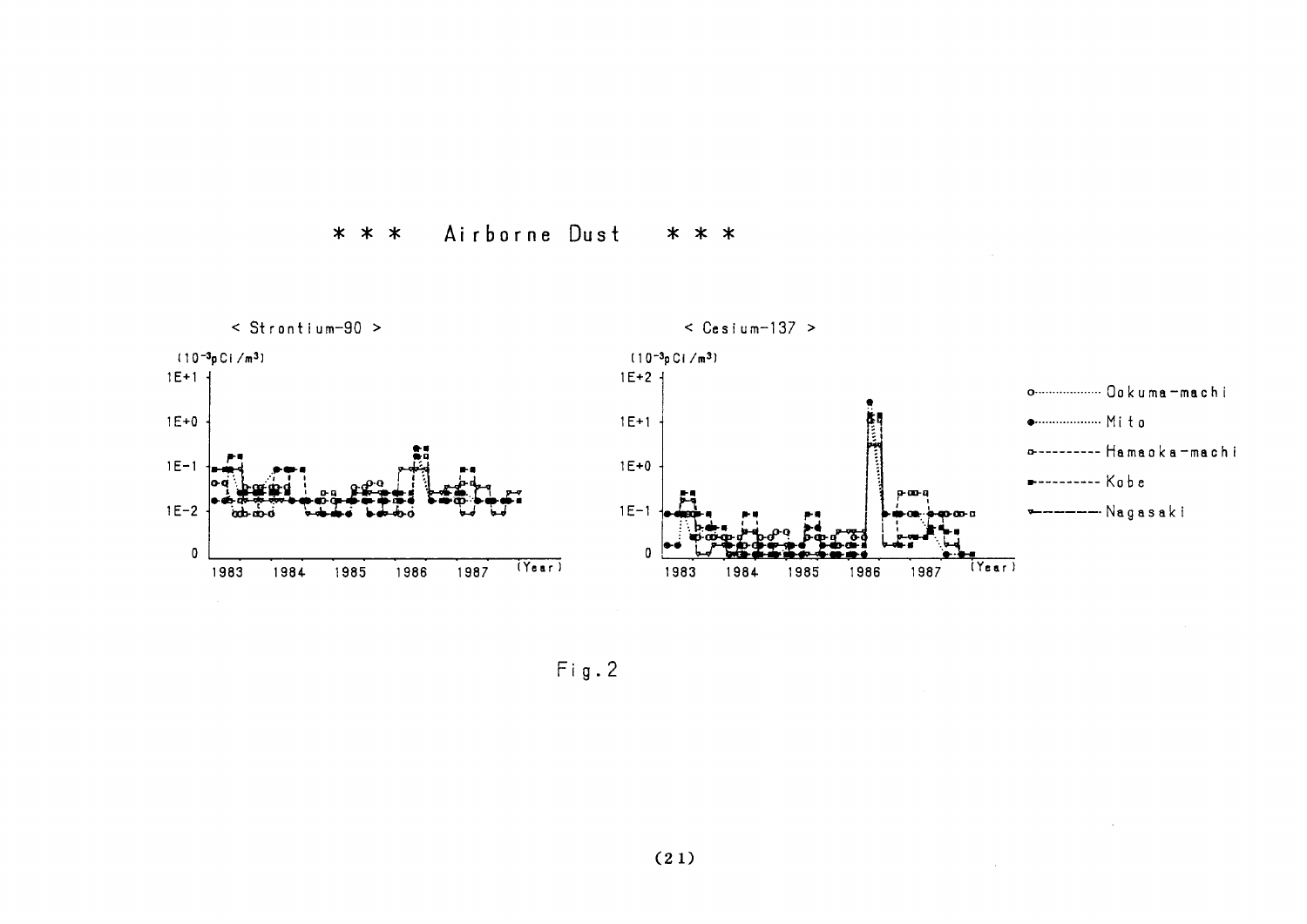#### Service Water (tap water) \* \* \* \* \* \*



 $Fig. 3$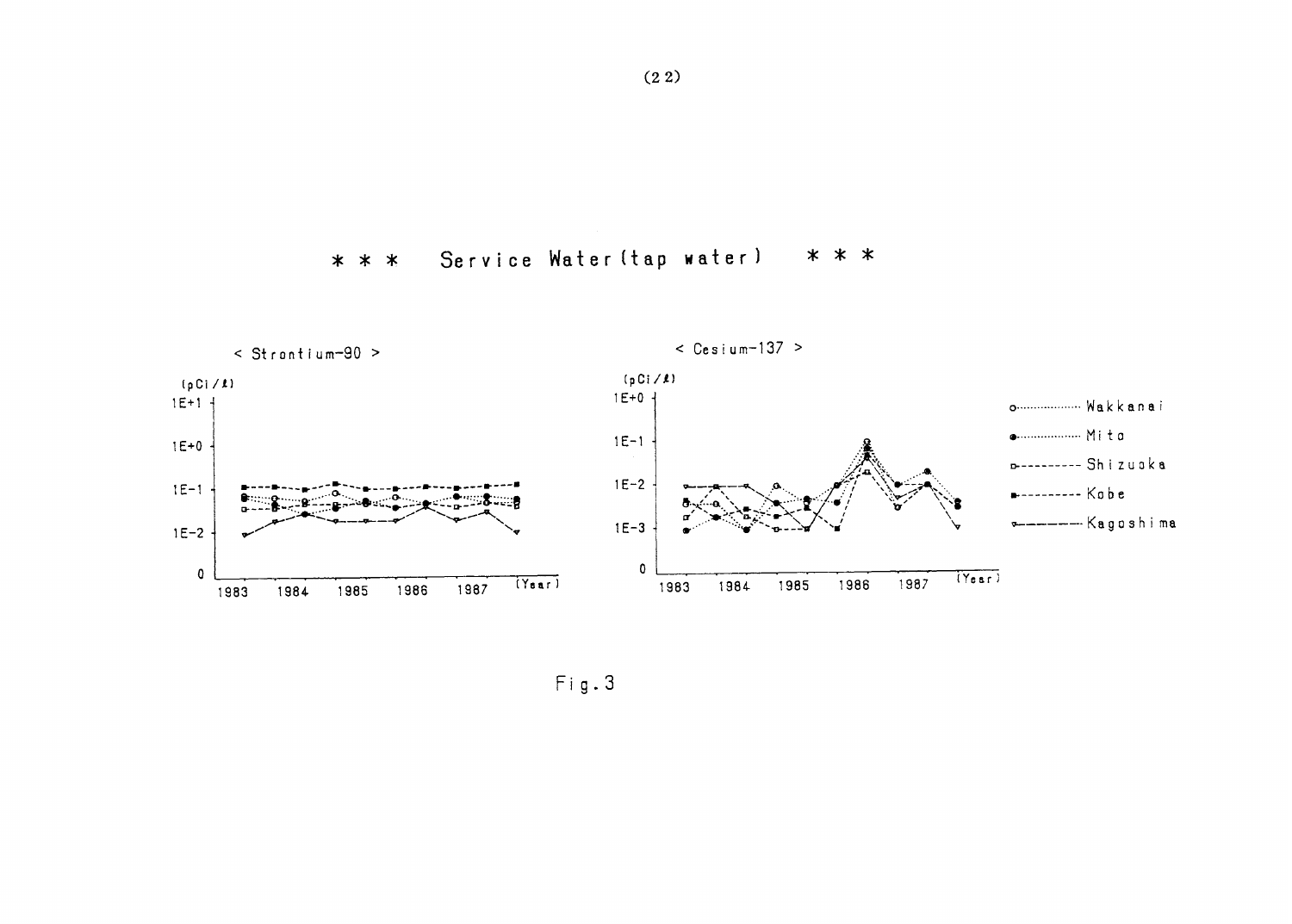#### Service Water (freshwater) \* \* \* \* \* \*



 $Fig. 4$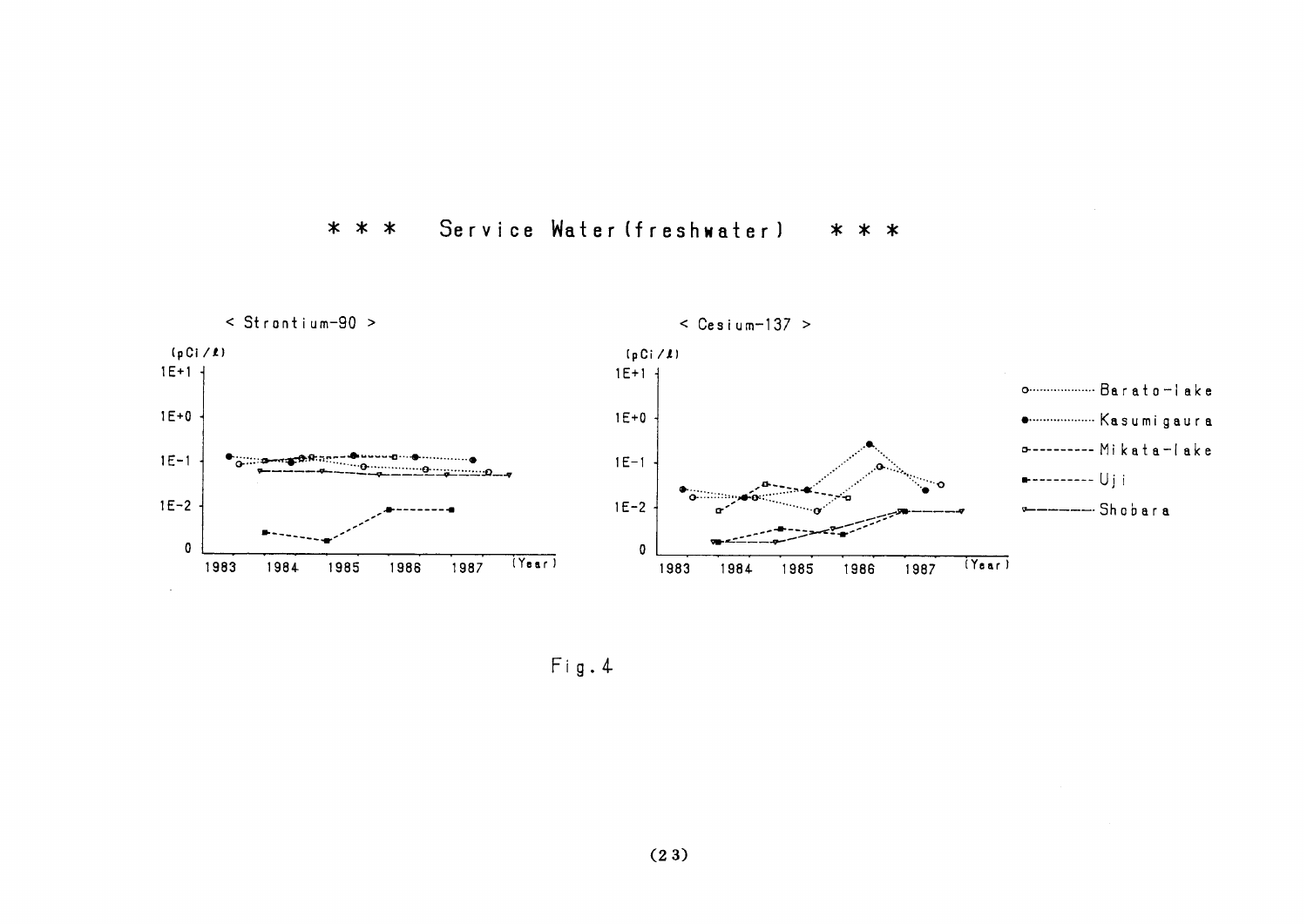\* \* \* Soil \* \* \*

 $\sim 10^{-11}$ 



Fi9.5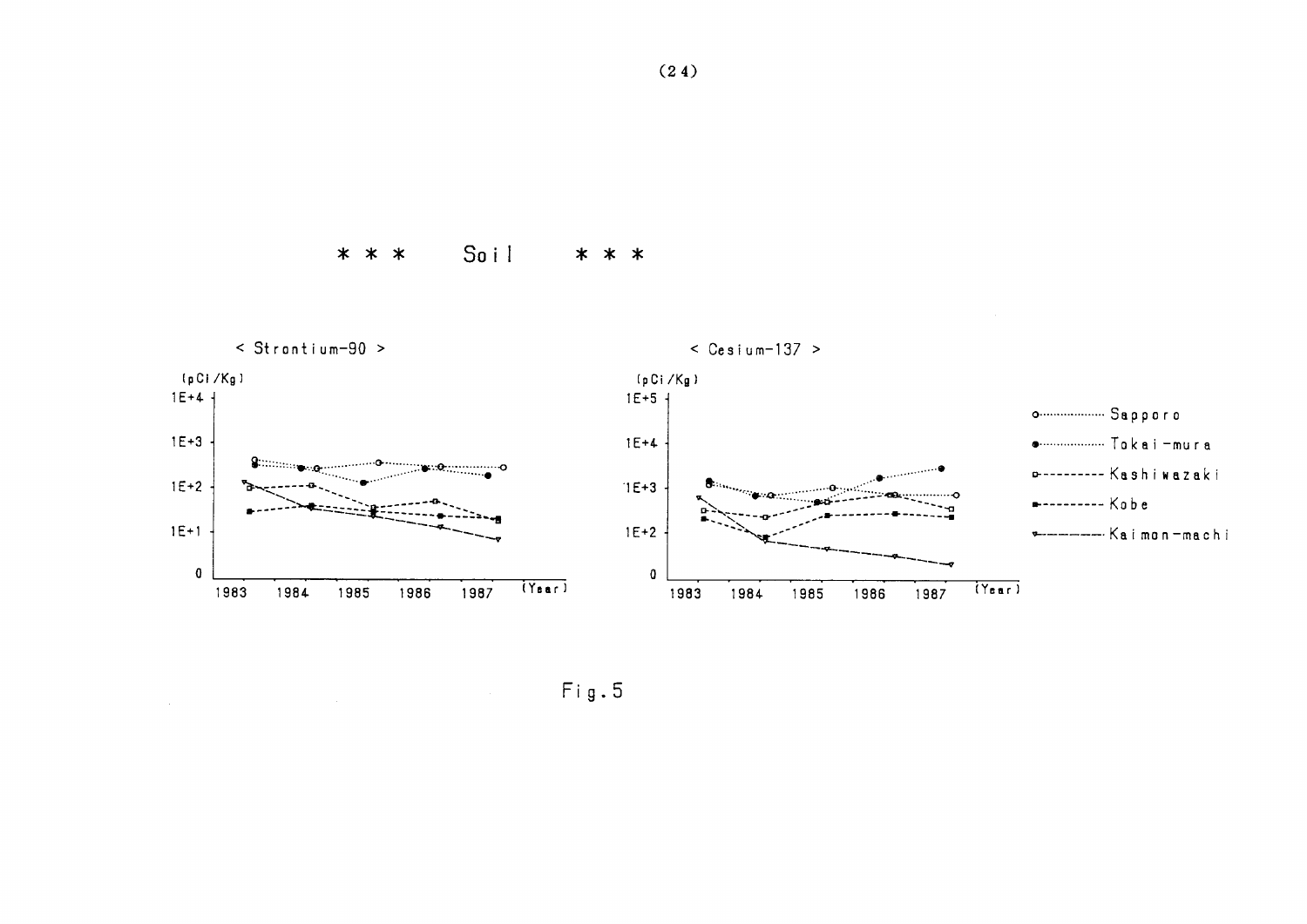#### $* * *$ Sea Water \* \* \*



 $Fig. 6$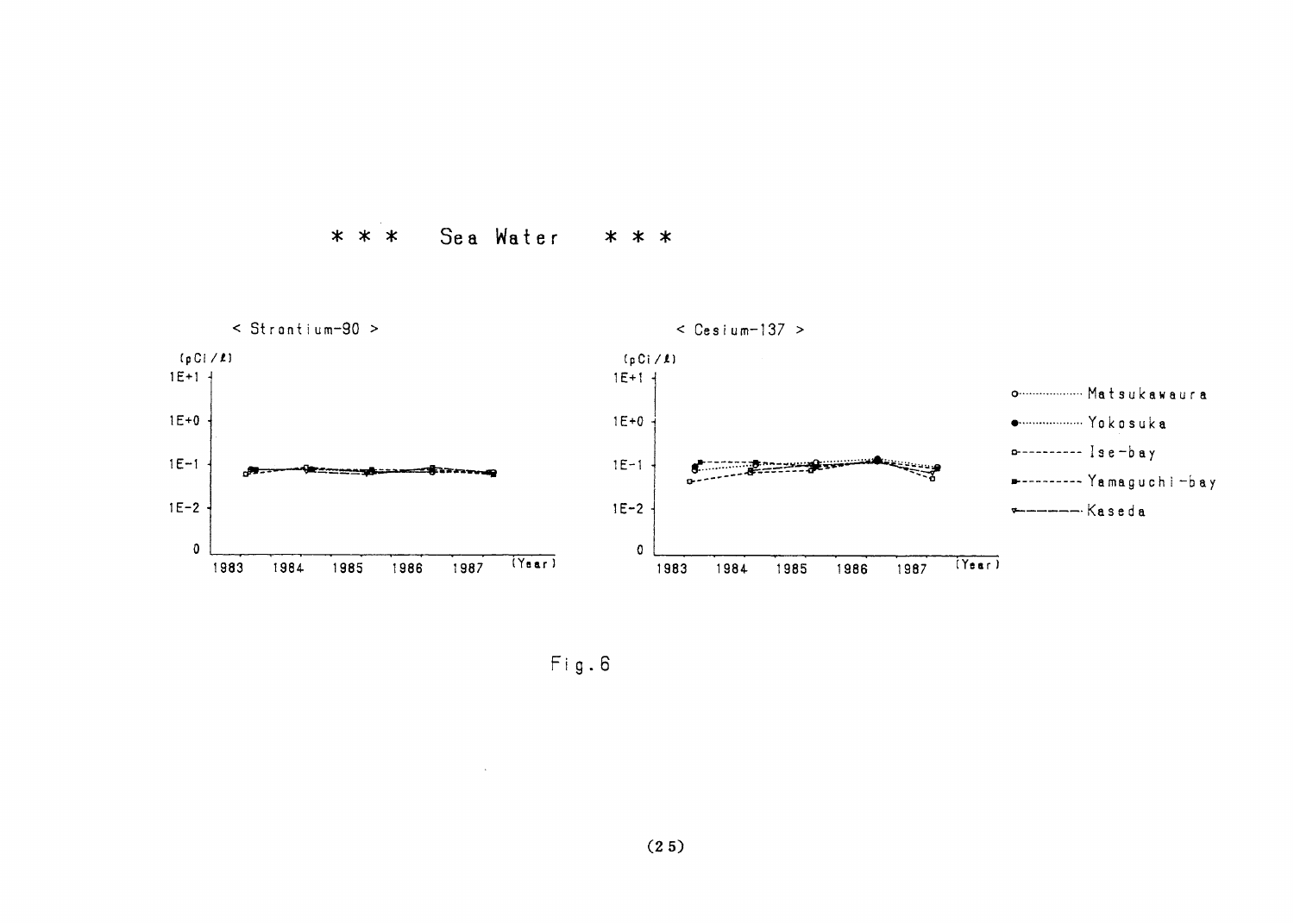Sea Sediments \* \* \*  $* * *$ 



 $Fig.7$